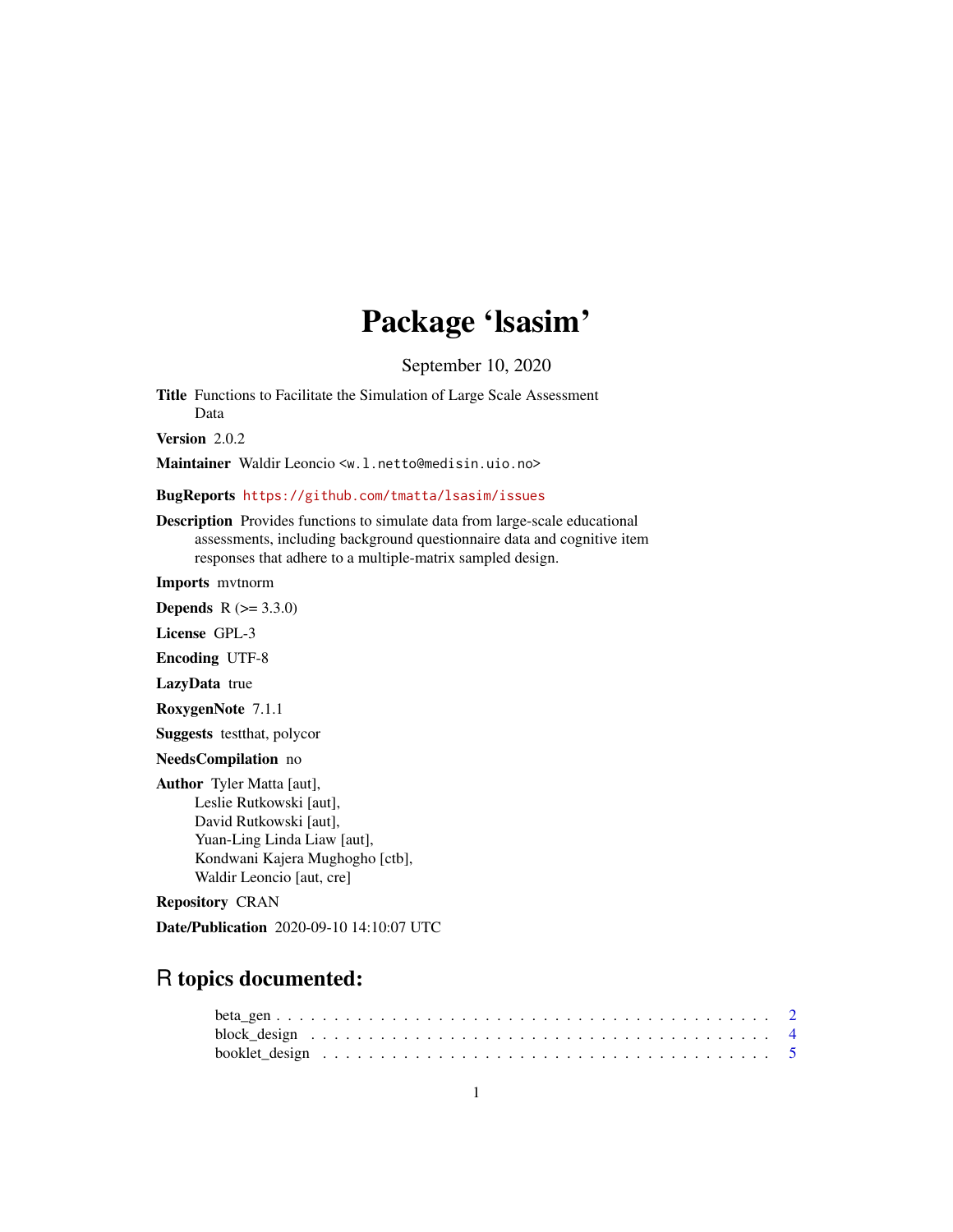<span id="page-1-0"></span>

|       | $\overline{7}$            |
|-------|---------------------------|
|       | $\overline{7}$            |
|       | $\overline{\phantom{0}}8$ |
|       | $\sqrt{8}$                |
|       | 9                         |
|       | - 9                       |
|       |                           |
|       |                           |
|       |                           |
|       |                           |
|       |                           |
|       |                           |
|       |                           |
|       |                           |
|       |                           |
|       |                           |
|       |                           |
|       |                           |
|       |                           |
|       |                           |
|       |                           |
|       |                           |
|       |                           |
|       |                           |
|       |                           |
|       |                           |
| Index | 28                        |

beta\_gen *Generate regression coefficients*

# Description

Uses the output from questionnaire\_gen to generate linear regression coefficients.

# Usage

```
beta_gen(
  data,
  MC = FALSE,MC_replications = 100,
  CI = c(0.005, 0.995),
  output_cov = FALSE,
  rename_to_q = FALSE,
  verbose = TRUE
\mathcal{L}
```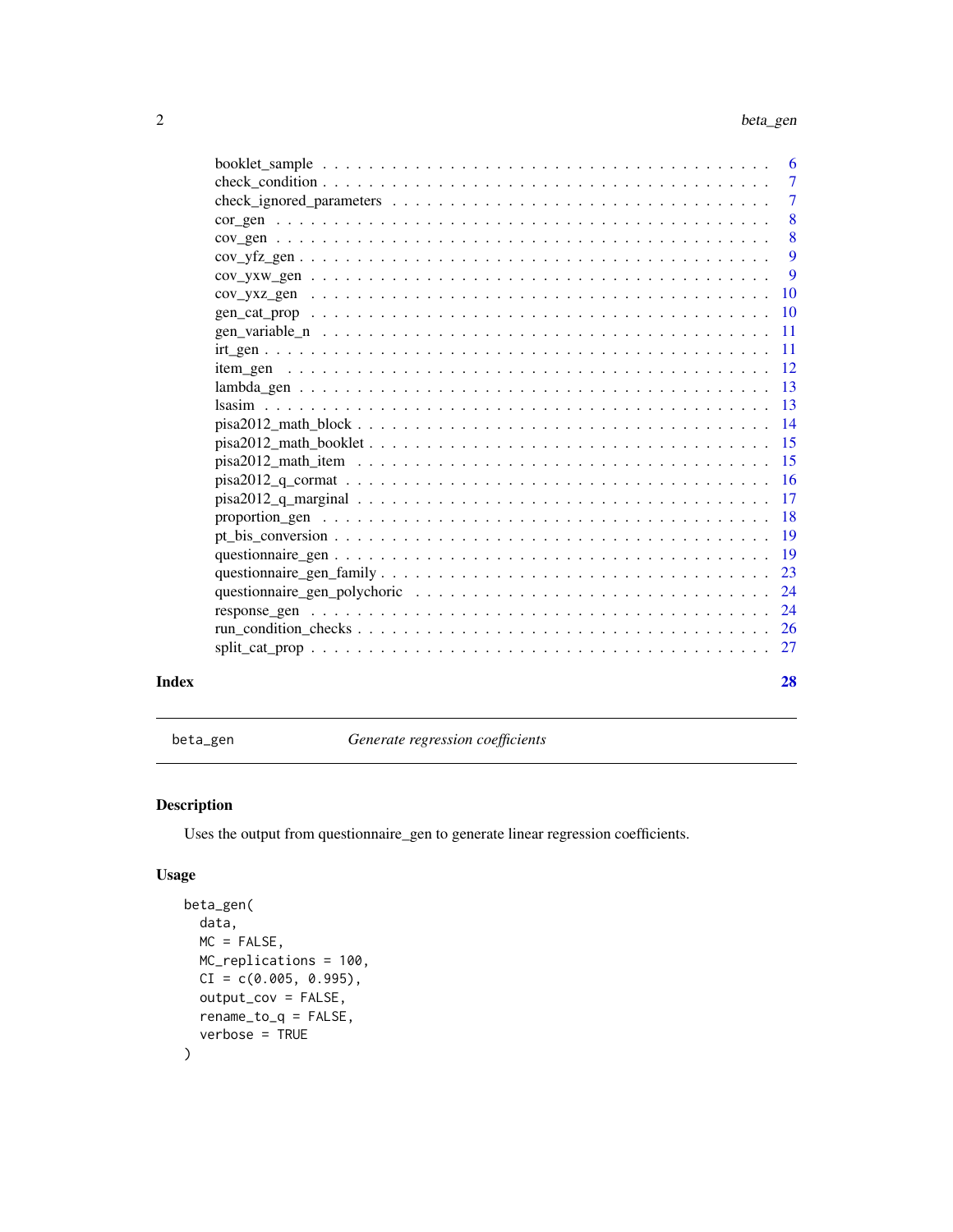#### beta\_gen 3

#### Arguments

| data            | output from the questionnaire_gen function with full_output = TRUE and<br>$theta = TRUE$         |  |  |  |  |  |  |
|-----------------|--------------------------------------------------------------------------------------------------|--|--|--|--|--|--|
| <b>MC</b>       | if TRUE, performs Monte Carlo simulation to estimate regression coefficients                     |  |  |  |  |  |  |
| MC_replications |                                                                                                  |  |  |  |  |  |  |
|                 | for MC = TRUE, this represents the number of Monte Carlo subsamples calculated                   |  |  |  |  |  |  |
| CI              | confidence interval for Monte Carlo simulations                                                  |  |  |  |  |  |  |
| output_cov      | if TRUE, will also output the covariance matrix of YXW                                           |  |  |  |  |  |  |
| rename_to_q     | if TRUE, renames the variables from "x" and "w" to "q"                                           |  |  |  |  |  |  |
| verbose         | if 'FALSE', output messages will be suppressed (useful for simulations). De-<br>faults to 'TRUE' |  |  |  |  |  |  |

#### Details

This function was primarily conceived as a subfunction of questionnaire\_gen, when family = "gaussian", theta = TRUE, and full\_output = TRUE. However, it can also be directly called by the user so they can perform further analysis.

The regression coefficients are calculated using the true covariance matrix either provided by the user upon calling of questionnaire\_gen or randomly generated by that function if none was provided. In any case, that matrix is not sample-dependent, though it should be similar to the one observed in the generated data (especially for larger samples). One convenient way to check for this similarity is by running the function with MC = TRUE, which will generate a numeric estimate; the MC\_replications argument can be then increased to improve the estimates at a often-noticeable cost in processing time. If MC = FALSE, the MC\_replications will have no effect on the results. In any case, each subsample will always have the same size as the original sample.

If the background questionnaire contains categorical variables  $(W)$ , the original covariance matrix cannot be used because it contains the covariances involving  $Z N(0, 1)$ , which is the random variable that gets categorized into W. The case where W is always binomial is trivial, but if at least one W has more than two categories, the structure of the covariance matrix changes drastically. In this case, this function recalculates all covariances between  $\theta$ , X and each category of W using some auxiliary internal functions which rely on the appropriate distribution (either multivariate normal or truncated normal). To avoid multicollinearity, the first categories of each  $W$  are dropped before the regression coefficients are calculated.

#### Value

By default, this function will output a vector of the regression coefficients, including intercept. If MC == TRUE, the output will instead be a matrix comparing the true regression coefficients obtained from the covariance matrix with expected values obtained from a Monte Carlo simulation, complete with 99% confidence interval.

If output\_cov = TRUE, the output will be a list with two elements: the first one, betas, will contain the same output described in the previous paragraph. The second one, called vcov\_YXW, contains the covariance matrix of the regression coefficients.

#### See Also

questionnaire\_gen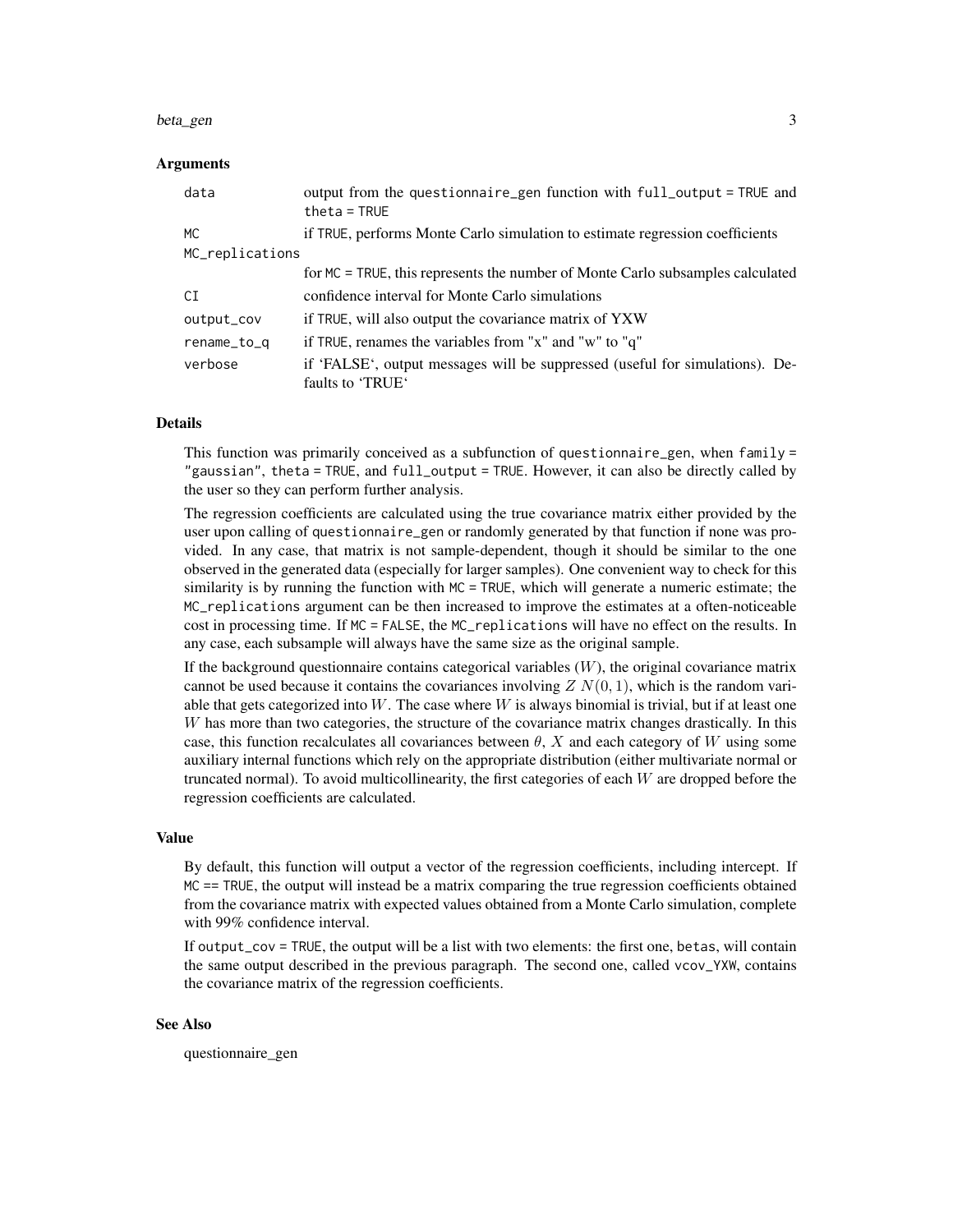#### Examples

```
data <- questionnaire_gen(100, family="gaussian", theta = TRUE,
                           full_output = TRUE, n_X = 2, n_W = list(2, 2, 4)beta_gen(data, MC = TRUE)
```
block\_design *Assignment of test items to blocks*

#### Description

block\_design creates a length-2 list containing:

- a matrix that identifies which items correspond to which blocks and
- a table of block descriptive statisics.

#### Usage

block\_design(n\_blocks = NULL, item\_parameters, item\_block\_matrix = NULL)

#### Arguments

n\_blocks an integer indicating how many blocks to create.

item\_parameters

a data frame of item parameters.

item\_block\_matrix

a matrix of indicators to assign items to blocks.

#### Warning

The default item\_block\_matrix spirals the items across the n\_blocks and requires n\_blocks >= 3. If n\_blocks < 3, item\_block\_matrix must be specified.

The columns of item\_block\_matrix represent each block while the rows represent the total number of items. item\_block\_matrix[1,1] = 1 indicates that block 1 contains item 1 while item\_block\_matrix[1,2]  $= 0$  indicates that block 2 does not contain item 1.

# Examples

item\_param <- data.frame(item =  $seq(1:25)$ ,  $b = runif(25, -2, 2)$ )  $ib_matrix < -matrix$  matrix(nrow = 25, ncol = 5, byrow = FALSE, c(1,1,1,1,0,0,0,0,0,0,0,0,0,0,0,0,0,0,0,0,0,0,0,0,0, 0,0,0,0,1,1,1,1,1,1,0,0,0,0,0,0,0,0,0,0,0,0,0,0,0, 0,0,0,0,0,0,0,0,0,0,1,1,1,1,1,0,0,0,0,0,0,0,0,0,0, 0,0,0,0,0,0,0,0,0,0,0,0,0,0,0,1,1,1,1,1,1,0,0,0,0, 0,0,0,0,0,0,0,0,0,0,0,0,0,0,0,0,0,0,0,0,0,1,1,1,1)) block\_design(n\_blocks = 5, item\_parameters = item\_param, item\_block\_matrix = ib\_matrix) block\_design(n\_blocks = 5, item\_parameters = item\_param)

<span id="page-3-0"></span>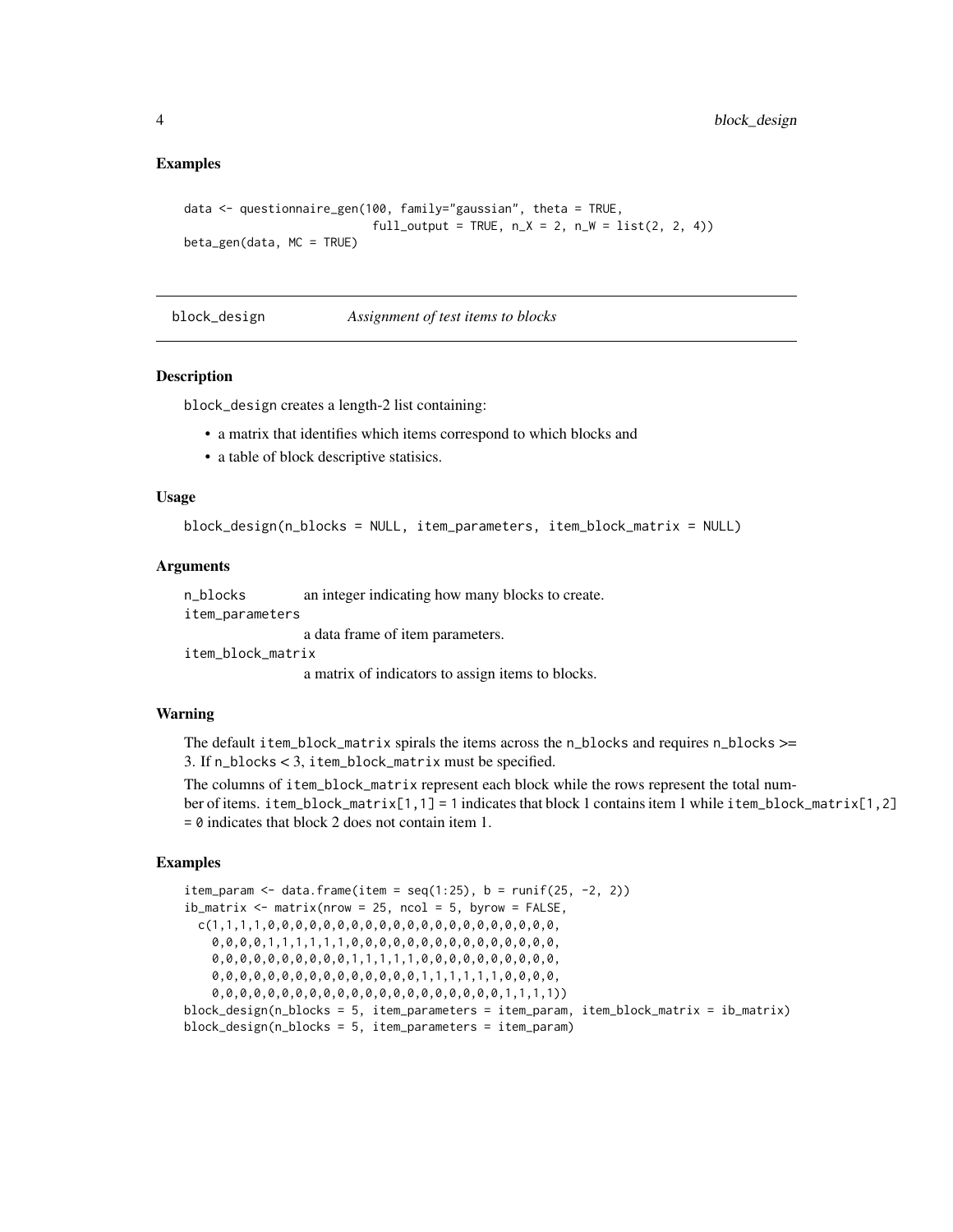<span id="page-4-0"></span>booklet\_design *Assignment of item blocks to test booklets*

#### **Description**

block\_design creates a data frame that identifies which items corresponds to which booklets.

### Usage

booklet\_design(item\_block\_assignment, book\_design = NULL)

#### Arguments

| item_block_assignment |                                                                 |  |  |  |  |  |  |
|-----------------------|-----------------------------------------------------------------|--|--|--|--|--|--|
|                       | a matrix that identifies which items correspond to which block. |  |  |  |  |  |  |
| book_design           | a matrix of indicators to assign blocks to booklets.            |  |  |  |  |  |  |

#### Details

If using booklet\_design in tandem with block\_design, item\_block\_assignment is the the first element of the returned list of block\_design.

The columns of item\_block\_assignment represent each block while the rows represent the number of items in each block. Becuase the number of items per block can vary, the number of rows represents the block with the most items. The contets of item\_block\_assignment is the actual item numbers. The remainer of shorter blocks are filled with zeros.

The columns of book\_design represent each book while the rows represent each block.

The default book\_design assigns two blocks to every booklet in a spiral design. The number of default booklets is equal to the number of blocks and must be  $\geq$  = 3. If ncol(item\_block\_assignment) < 3, book\_design must be specified.

#### Examples

```
i_blk_mat \leq matrix(seq(1:40), ncol = 5)
blk_book <- matrix(c(1, 0, 1, 0, 0, 0, 1, 0, 1, 0, 0, 0, 1, 0, 1,
                     0, 0, 0, 1, 1, 0, 1, 1, 0, 0, 1, 0, 0, 1, 0),
                     ncol = 5, byrow = TRUE)
booklet_design(item_block_assignment = i_blk_mat, book_design = blk_book)
booklet_design(item_block_assignment = i_blk_mat)
```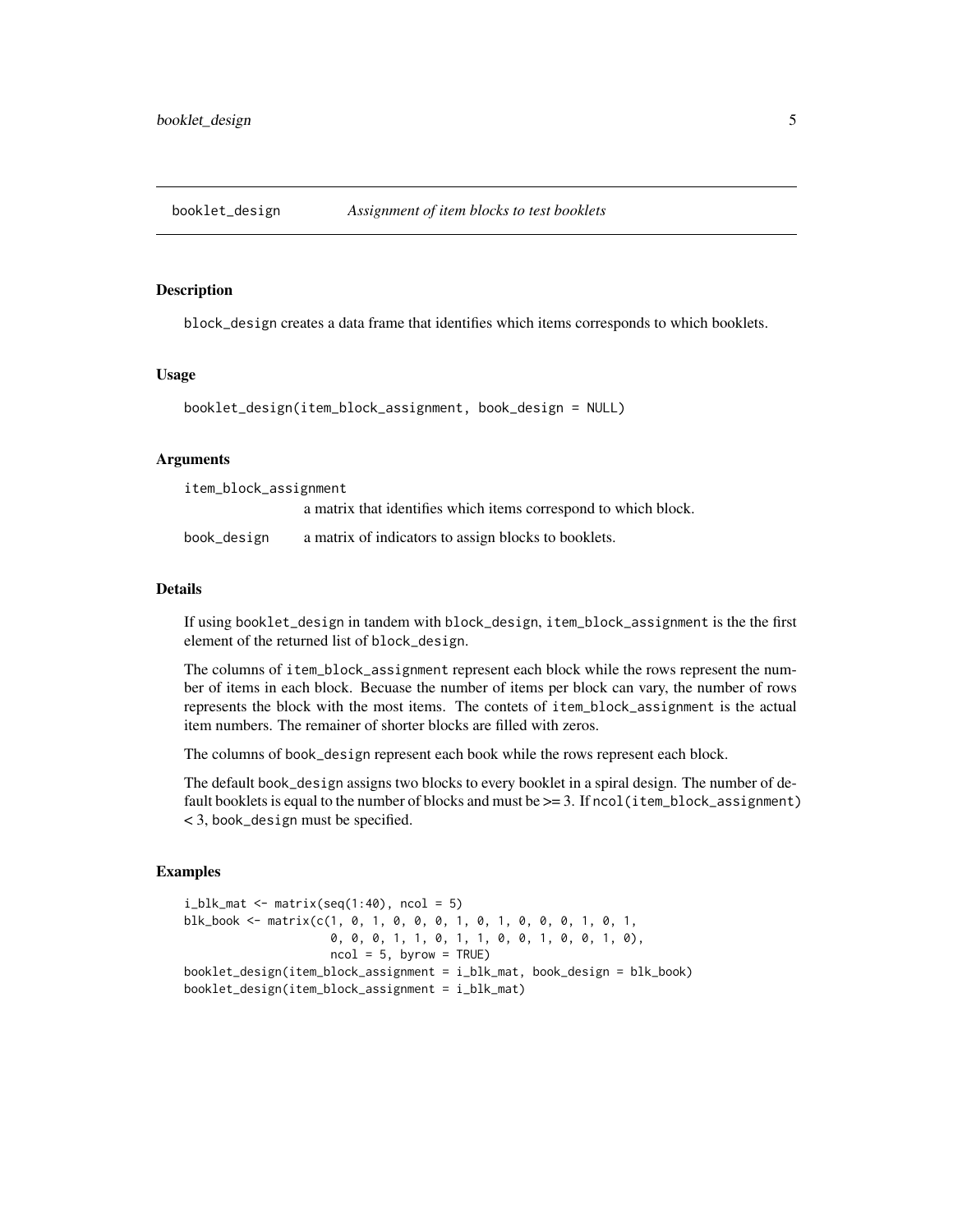<span id="page-5-0"></span>

#### Description

booklet\_sample randomly assigns test booklets to test takers.

# Usage

```
booklet_sample(
  n_subj,
 book_item_design,
 book_prob = NULL,
  resample = FALSE,
 e = 0.1,
  iter = 20
)
```
#### Arguments

| n_subj    | an integer, the number of subjects (test takers).                                                                                           |  |  |  |  |  |  |  |
|-----------|---------------------------------------------------------------------------------------------------------------------------------------------|--|--|--|--|--|--|--|
|           | book_item_design                                                                                                                            |  |  |  |  |  |  |  |
|           | a data frame containing the items that belong to each booklet with booklets as<br>columns and booklet item numbers as rows. See 'Details'.  |  |  |  |  |  |  |  |
| book_prob | a vector of probability weights for obtaining the booklets being sampled. The<br>default equally weights all books.                         |  |  |  |  |  |  |  |
| resample  | logical indicating if booklets should be re-sampled to minimize differences. Can<br>only be used when book_prob = NULL.                     |  |  |  |  |  |  |  |
| e         | a number between 0 and 1 exclusive, re-sampling stopping criteria, the differ-<br>ence between the most sampled and least sampled booklets. |  |  |  |  |  |  |  |
| iter      | an integer defining the number of iterations to reach e.                                                                                    |  |  |  |  |  |  |  |

#### Details

If using booklet\_sample in tandem with booklet\_design, book\_item\_design is the the first element of the returned list of block\_design.

### Examples

```
it_b <- matrix(c(1, 2, 1, 4, 5, 4, 7, 8, 7, 10, 3, 10, 2, 6, 3, 5, 9, 6, 8, 0, 9),
          ncol = 3, byrow = TRUE)
booklet_sample(n_subj = 10, book_item_design = it_bk, book_prob = c(.2, .5, .3))
```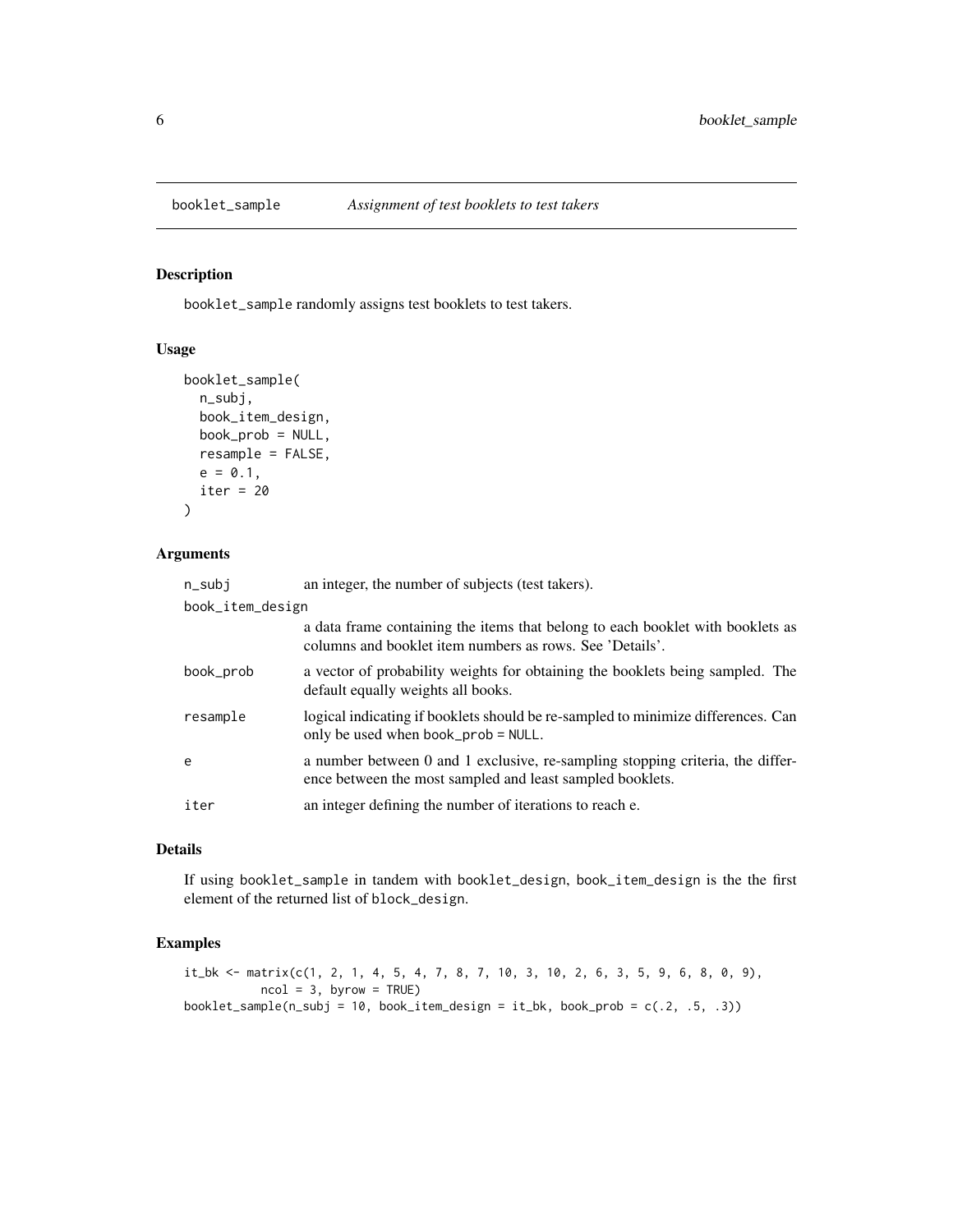<span id="page-6-0"></span>check\_condition *Check if an error condition is satisfied*

### Description

Check if an error condition is satisfied

#### Usage

check\_condition(condition, message, fatal = TRUE)

# Arguments

| condition | logical test which if TRUE will cause the function to return an error message                             |
|-----------|-----------------------------------------------------------------------------------------------------------|
| message   | error message to be displayed if condition is met.                                                        |
| fatal     | if TRUE, error message is fatal, i.e., it will abort the parent function which called<br>check condition. |

check\_ignored\_parameters

*Checks if provided parameters are ignored*

#### Description

Internal function to match non-null parameters with a vector of ignored parameters

#### Usage

check\_ignored\_parameters(provided\_parameters, ignored\_parameters)

#### Arguments

provided\_parameters vector of provided parameters ignored\_parameters vector of ignored parameters

# Value

Warning message listing ignored parameters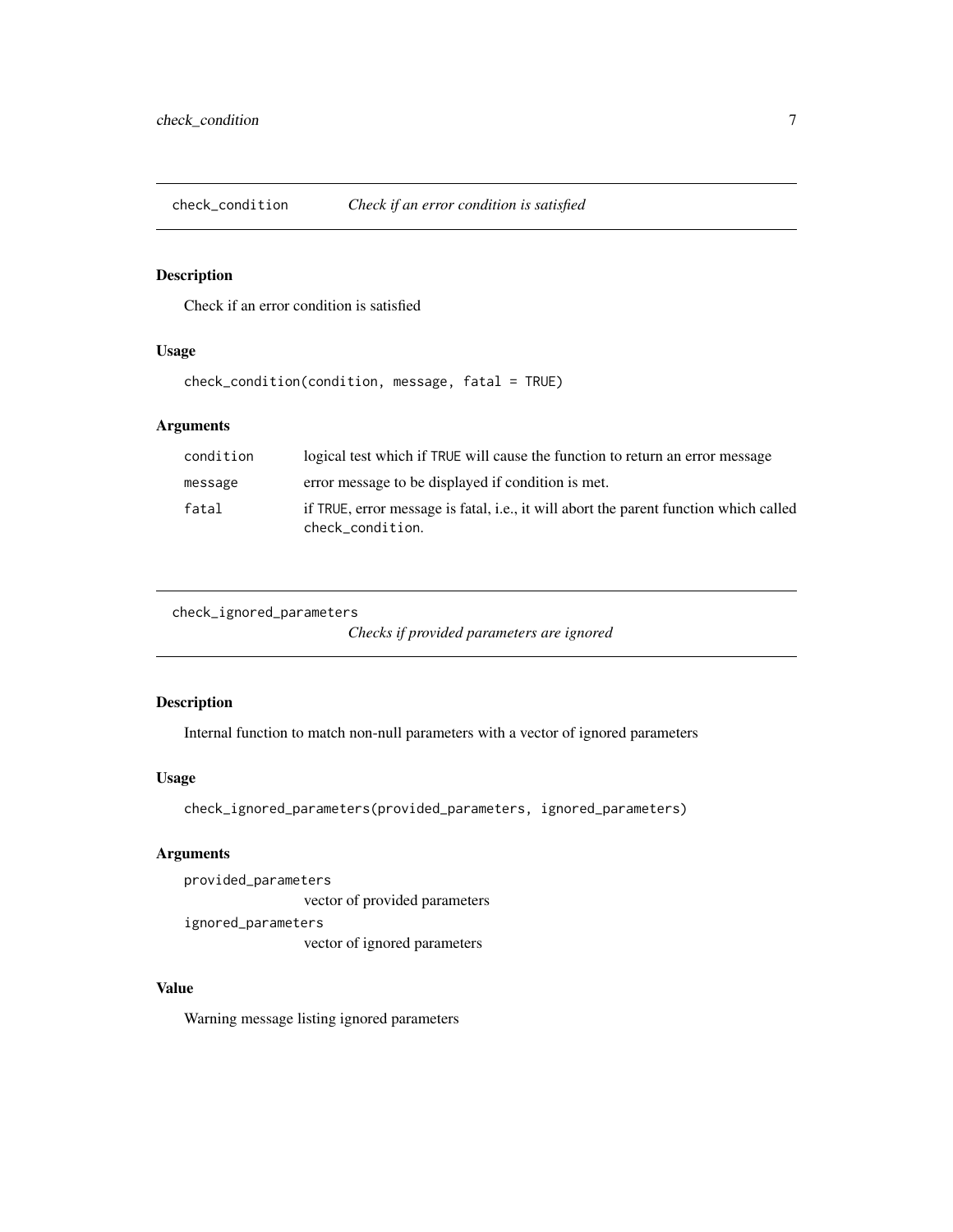<span id="page-7-0"></span>

# Description

Creates a random correlation matrix.

#### Usage

```
cor\_gen(n\_var, cov_bounds = c(-1, 1))
```
#### Arguments

| n var      | integer number of variables.                             |
|------------|----------------------------------------------------------|
| cov_bounds | a vector containing the bounds of the covariance matrix. |

# Details

The result from cor\_gen can be used directly with the cor\_matrix argument of questionnaire\_gen.

# Examples

 $cor\_gen(n\_var = 10)$ 

cov\_gen *Generation of covariance matrices*

# Description

Construct covariance matrices for the generation of simulated test data.

# Usage

```
cov\_gen(pr\_grp_1, n\_fac, n\_ind, Lambda = 0:1)
```

| $pr\_grp_1$ | proportion of observations in group 1. Can be a scalar or a vector                                                                         |
|-------------|--------------------------------------------------------------------------------------------------------------------------------------------|
| n fac       | number of factors                                                                                                                          |
| n ind       | number of indicators per factor                                                                                                            |
| Lambda      | either a matrix containing the factor loadings or a vector containing the lower<br>and upper limits for a randomly-generated Lambda matrix |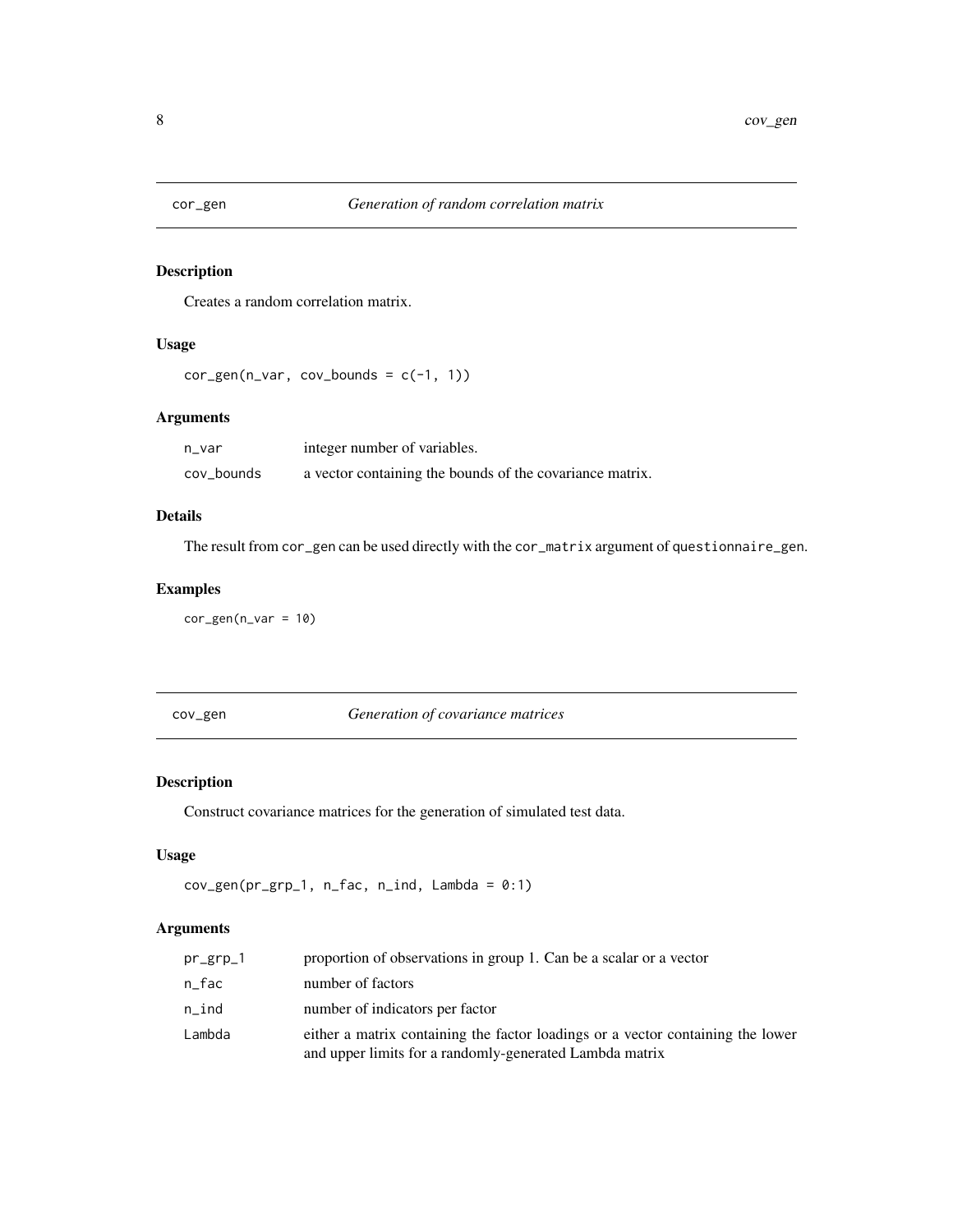# <span id="page-8-0"></span>cov\_yfz\_gen 9

# Value

A list containing three covariance matrices: vcov\_yxw, vcov\_yxz and vcov\_yfz

# Examples

vcov <- cov\_gen( $pr\_grp_1 = .5$ ,  $n_fac = 3$ ,  $n_fad = 2$ ) str(vcov)

cov\_yfz\_gen *Generate latent regression covariance matrix*

# Description

Generates covariance matrix between Y, F and Z

# Usage

cov\_yfz\_gen(n\_ind, n\_fac, Phi, n\_z, sd\_z, w\_names, pr\_grp\_1)

# Arguments

| $n$ _ind    | number of indicator variables                    |
|-------------|--------------------------------------------------|
| n_fac       | number of factors                                |
| Phi         | latent regression correlation matrix             |
| $n_Z$       | number of background variables                   |
| sd z        | standard deviation of background variables       |
| w_names     | names of W variables                             |
| $pr\_grp_1$ | scalar or list of proportions of the first group |

cov\_yxw\_gen *Setup full YXW covariance matrix*

# Description

Setup full YXW covariance matrix

#### Usage

cov\_yxw\_gen(n\_ind, n\_z, Phi, n\_fac, Lambda)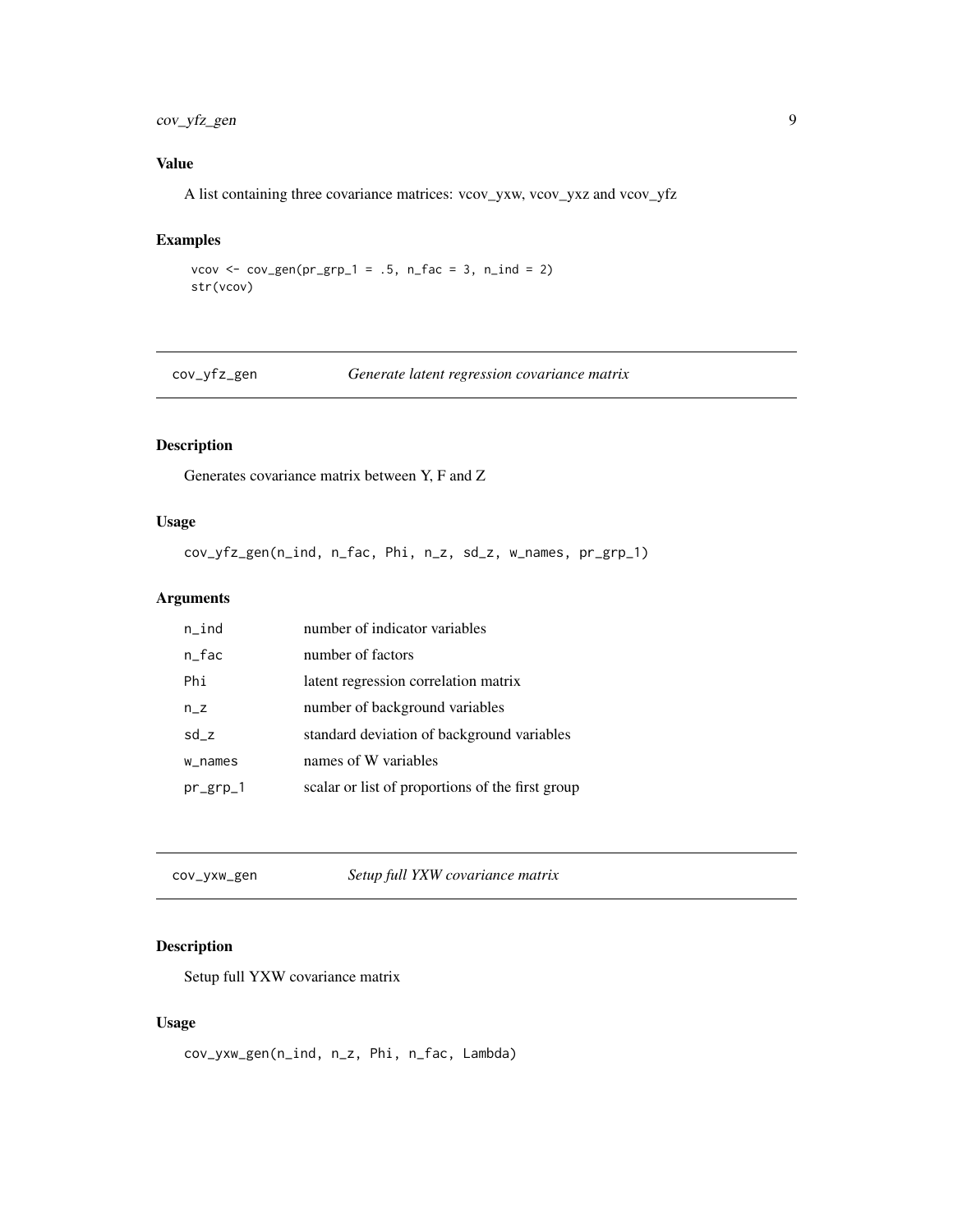# <span id="page-9-0"></span>Arguments

| $n$ _ind | number of indicator variables         |
|----------|---------------------------------------|
| $n_z$    | number of background variables        |
| Phi      | latent regression correlation matrix  |
| n fac    | number of factor variables            |
| Lambda   | matrix containing the factor loadings |
|          |                                       |

cov\_yxz\_gen *Generate analytical covariance matrix*

# Description

Generate analytical covariance matrix

# Usage

cov\_yxz\_gen(vcov\_yxw, w\_names, Phi, pr\_grp\_1, n\_ind, n\_fac, Lambda, var\_z)

# Arguments

| VCOV_VXW    | covariance matrix between Y, X and W             |
|-------------|--------------------------------------------------|
| w_names     | name of the W variables                          |
| Phi         | latent regression correlation matrix             |
| $pr\_grp_1$ | scalar or list of proportions of the first group |
| $n$ _ind    | number of indicator variables                    |
| $n_fac$     | number of factors                                |
| Lambda      | matrix containing the factor loadings            |
| $var_z$     | vector of variances of the background variables  |
|             |                                                  |

gen\_cat\_prop *Generates cat\_prop for questionnaire\_gen*

# Description

Generates cat\_prop for questionnaire\_gen

# Usage

gen\_cat\_prop(n\_X, n\_W, n\_cat\_W)

| n X     | number of continuous variables                |
|---------|-----------------------------------------------|
| n W     | number of categorical variables               |
| n cat W | number of categories per categorical variable |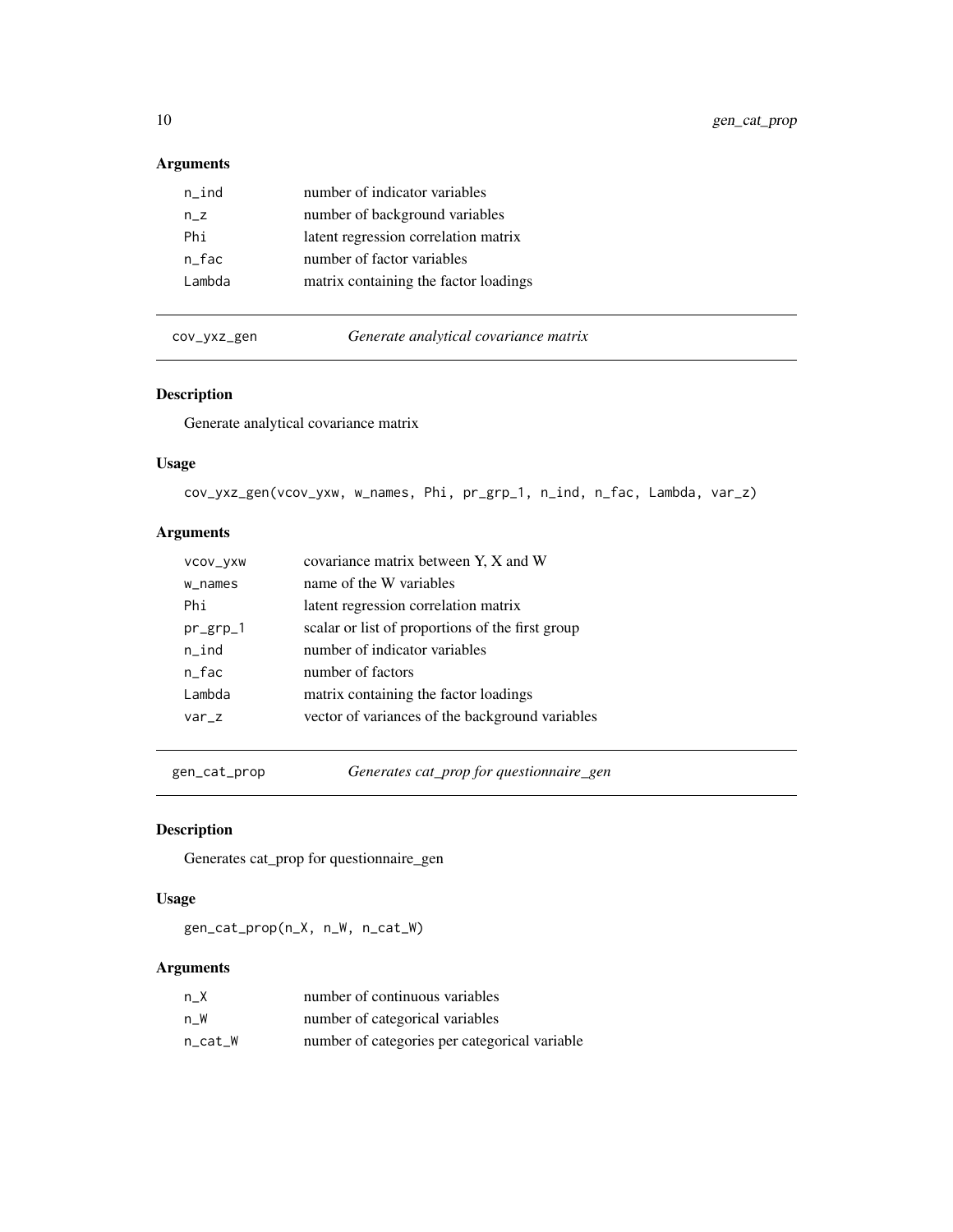<span id="page-10-0"></span>

#### Description

Randomly generate the quantity of background variables

### Usage

```
gen_variable_n(n_vars, n_X, n_W, theta = FALSE)
```
#### Arguments

| n_vars | number of variables in total $(n_X + n_W + \theta)$ |
|--------|-----------------------------------------------------|
| n X    | number of continuous variables                      |
| n W    | number of categorical variables                     |
| theta  | number of latent variables                          |

#### Value

vector with n\_vars, n\_X and n\_W

irt\_gen *Simulate item responses from an item response model*

#### Description

Creates a data frame of item parameters.

#### Usage

 $irt\_gen(theta, a\_par = 1, b\_par, c\_par = 0, D = 1)$ 

### Arguments

| theta | numeric ability estimate.                                        |
|-------|------------------------------------------------------------------|
| a_par | numeric discrimination parameter.                                |
| b_par | numeric or vector of numerics difficulty parameter(s).           |
| c_par | numeric guessing parameter.                                      |
| D     | numeric parameter to specify logisitic $(1)$ or normal $(1.7)$ . |

# Examples

```
irt\_gen(theta = 0.2, b\_par = 0.6)irt\_gen(theta = 0.2, a_par = 1.15, b_par = 0.6)
irt\_gen(theta = 0.2, a_par = 1.15, b_par = 0.6, c_par = 0.2)
```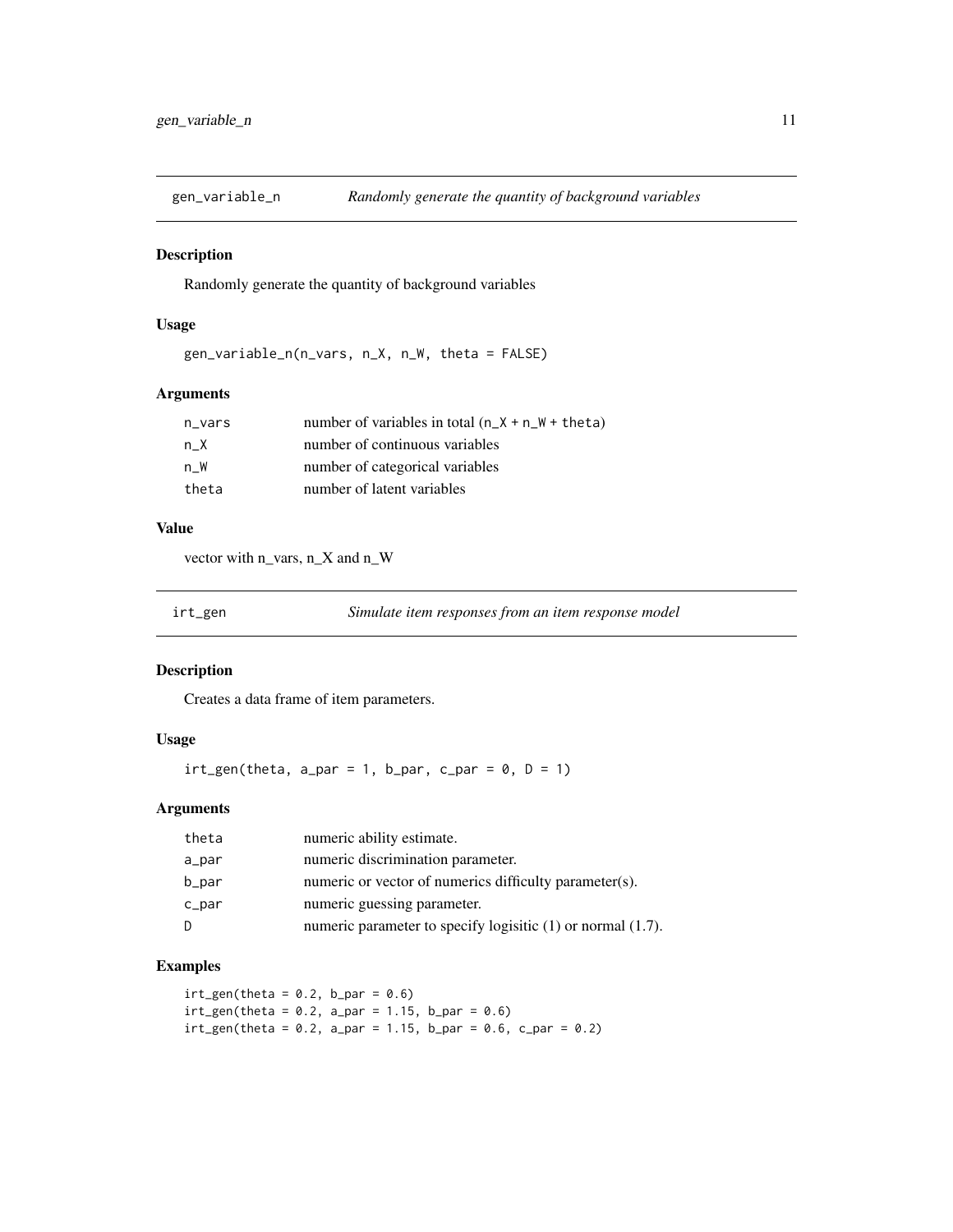<span id="page-11-0"></span>

# Description

Creates a data frame of item parameters.

# Usage

```
item_gen(
 b_bounds,
 a_bounds = NULL,
 c_bounds = NULL,
 thresholds = 1,
 n_1p1 = NULL,n_2p1 = NULL,n_3p1 = NULL)
```
# Arguments

| b_bounds   | a vector containing the bounds of the the uniform distribution for sampling the<br>difficulty parameters.                                                                                   |
|------------|---------------------------------------------------------------------------------------------------------------------------------------------------------------------------------------------|
| a_bounds   | a vector containing the bounds of the the uniform distribution for sampling the<br>discrimination parameters.                                                                               |
| c_bounds   | a vector containing the bounds of the the uniform distribution for sampling the<br>guessing parameters.                                                                                     |
| thresholds | if numeric, number of thresholds for 1- and/or 2- parameter dichotomous items,<br>if vector, each element is the number of thresholds corresponding to the vector<br>of n_1pl and/or n_2pl. |
| $n_{1}$    | if integer, number of 1-parameter dichotomous items, if vector, each element is<br>the number of partial credit items corresponding to thresholds number.                                   |
| $n_2$ pl,  | if integer, number of 2-parameter dichotomous items, if vector, each element<br>is the number of generalized partial credit items corresponding to thresholds<br>number.                    |
| $n_3$ pl   | integer, number of 3-parameter items.                                                                                                                                                       |

# Details

The data frame includes two variables p and k which indicate the number of parameters and the number of thresholds, respectively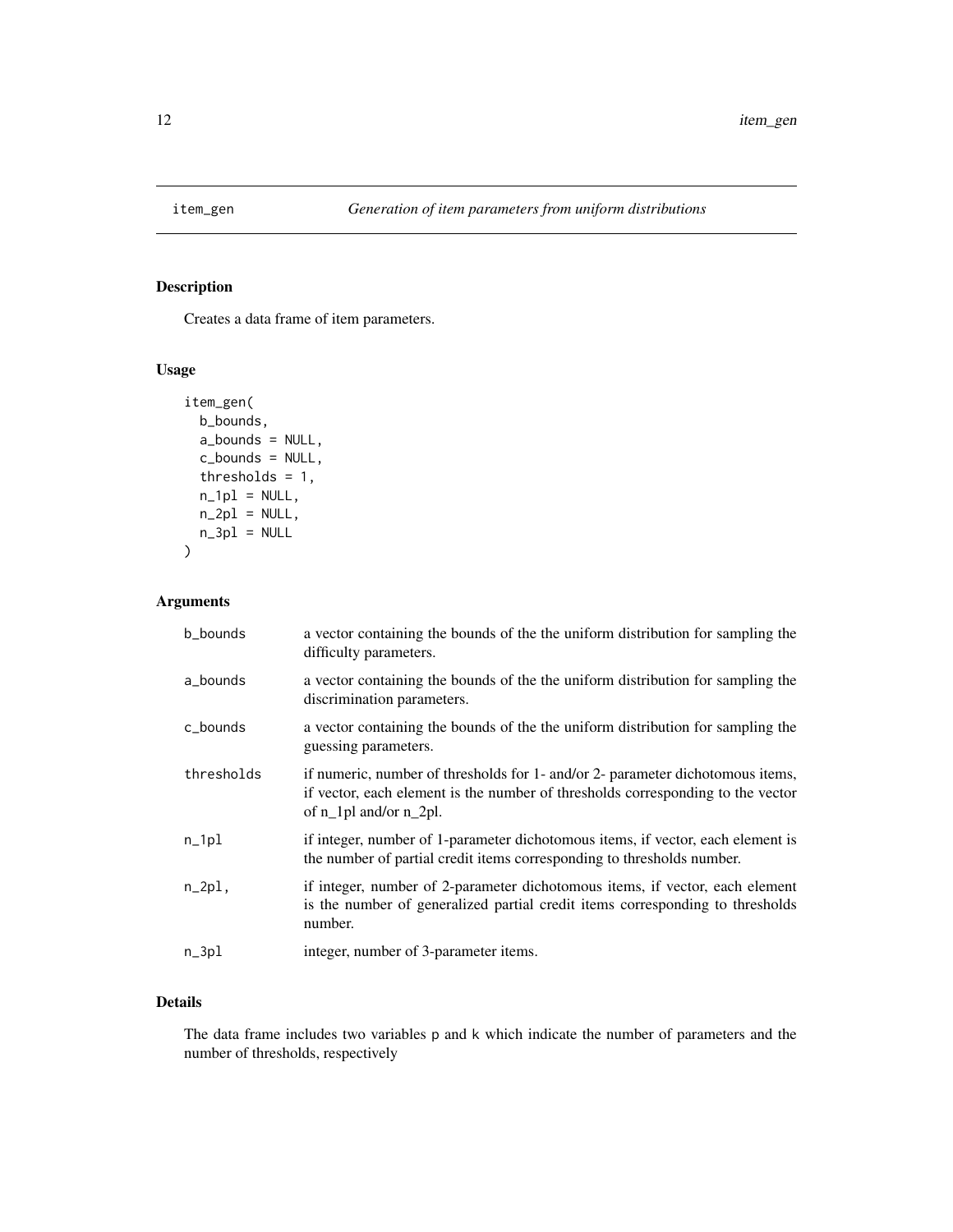# <span id="page-12-0"></span>lambda\_gen 13

#### Examples

```
item\_gen(b\_bounds = c(-2, 2), a\_bounds = c(.75, 1.25),thresholds = c(1, 2, 3), n_1pl = c(5, 5, 5), n_2pl = c(0, 0, 5))
item_gen(b_bounds = c(-2, 2), a_bounds = c(.75, 1.25), c_bounds = c(0, .25),
 n_2pl = 5, n_3pl = 5
```
lambda\_gen *Randomly generate a matrix of factor loadings*

#### Description

Randomly generate a matrix of factor loadings

#### Usage

```
lambda_gen(n_ind, n_fac, limits, row_names, col_names)
```
#### Arguments

| $n\_ind$  | number of indicators per factor                                        |
|-----------|------------------------------------------------------------------------|
| n_fac     | number of factors                                                      |
| limits    | vector with lower and upper limits for the uniformly-generated Lambdas |
| row_names | vector with row names                                                  |
| col names | vector with col names                                                  |
|           |                                                                        |

lsasim *lsasim: A package for simulating large scale assessment data*

#### Description

lsasim simulates data that mimics large-scale assessments (LSAs), including background questionnaire data and cognitive item responses that adhere to a multiple-matrix sampled design

#### Core functions

- block\_design Assignment of test items to blocks.
- booklet\_design Assignment of item blocks to test booklets.
- booklet\_sample Assignment of test booklets to test takers.
- item\_gen Generation of random correlation matrix.
- proportion\_gen Generation of random cumulative proportions.
- questionnaire\_gen Generation of ordinal and continuous variables.
- response\_gen Generation of item response data using a rotated block design.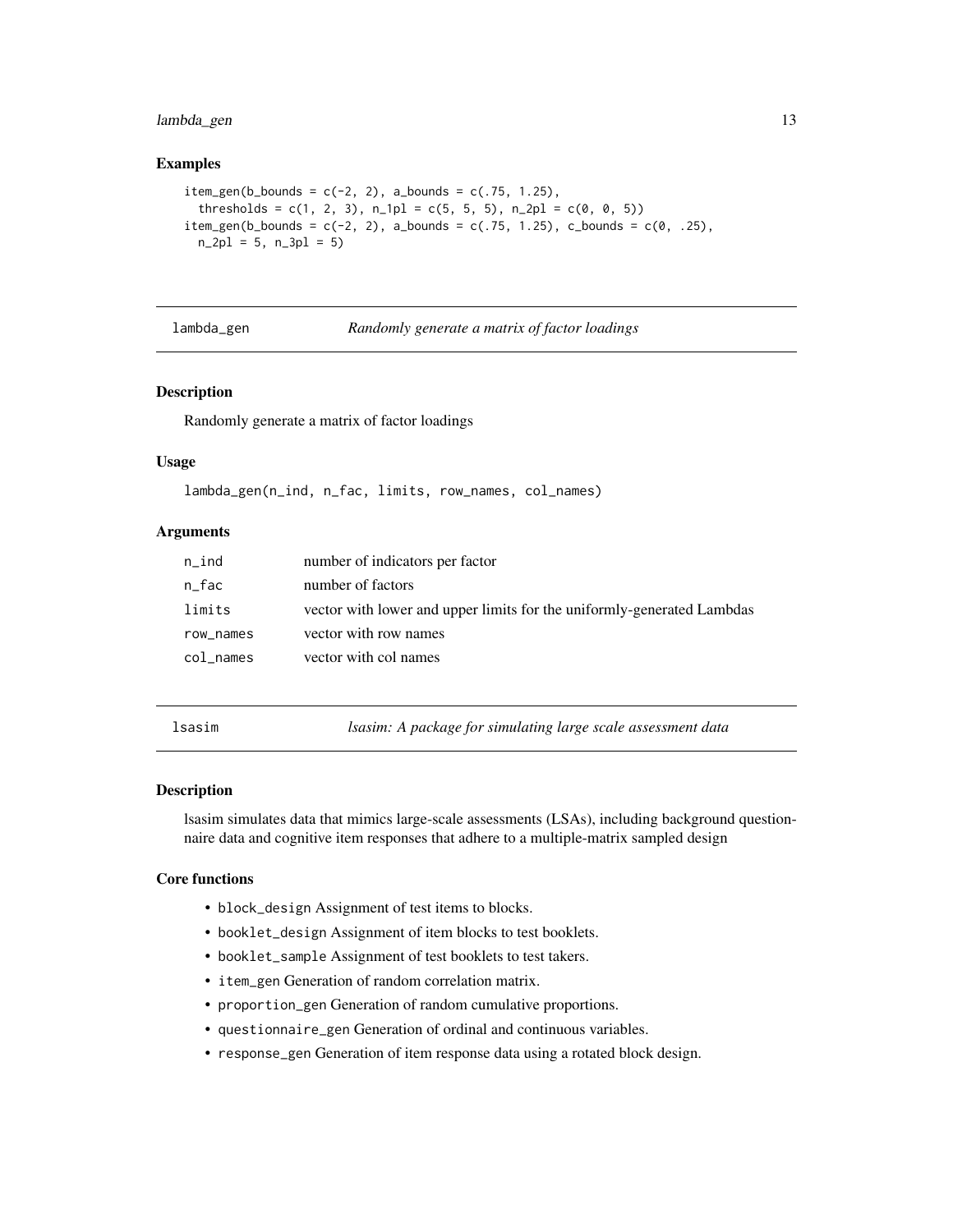#### <span id="page-13-0"></span>Ancillary functions

- irt\_gen Generate item responses from an IRT model. Used by response\_gen.
- beta\_gen Calculates analytical and numeric regression coefficients for the background questionnaire responses as functions of the latent variable. Used by questionnaire\_gen

pisa2012\_math\_block *PISA 2012 mathematics item - item block indicator matrix*

#### Description

A dataset containing indicators associating those PISA 2012 mathematics items to the PISA 2012 mathematics item blocks.

#### Usage

pisa2012\_math\_block

#### Format

A data frame with 109 rows and 12 variables:

item\_name Item name.

item no Item numbers.

block1 Indicator specifying those items in block 1.

block2 Indicator specifying those items in block 2.

block3 Indicator specifying those items in block 3.

block4 Indicator specifying those items in block 4.

block5 Indicator specifying those items in block 5.

block6 Indicator specifying those items in block 6.

block7 Indicator specifying those items in block 7.

block8 Indicator specifying those items in block 8.

block9 Indicator specifying those items in block 9.

block10 Indicator specifying those items in block 10.

#### Source

PISA 2012 Technical Report, ANNEX A. Table A.1: PISA 2012 Main Survey mathematics item classification. Pages 406 - 409. [https://www.oecd.org/pisa/pisaproducts/PISA-2012-techn](https://www.oecd.org/pisa/pisaproducts/PISA-2012-technical-report-final.pdf)ical-report-final. [pdf](https://www.oecd.org/pisa/pisaproducts/PISA-2012-technical-report-final.pdf)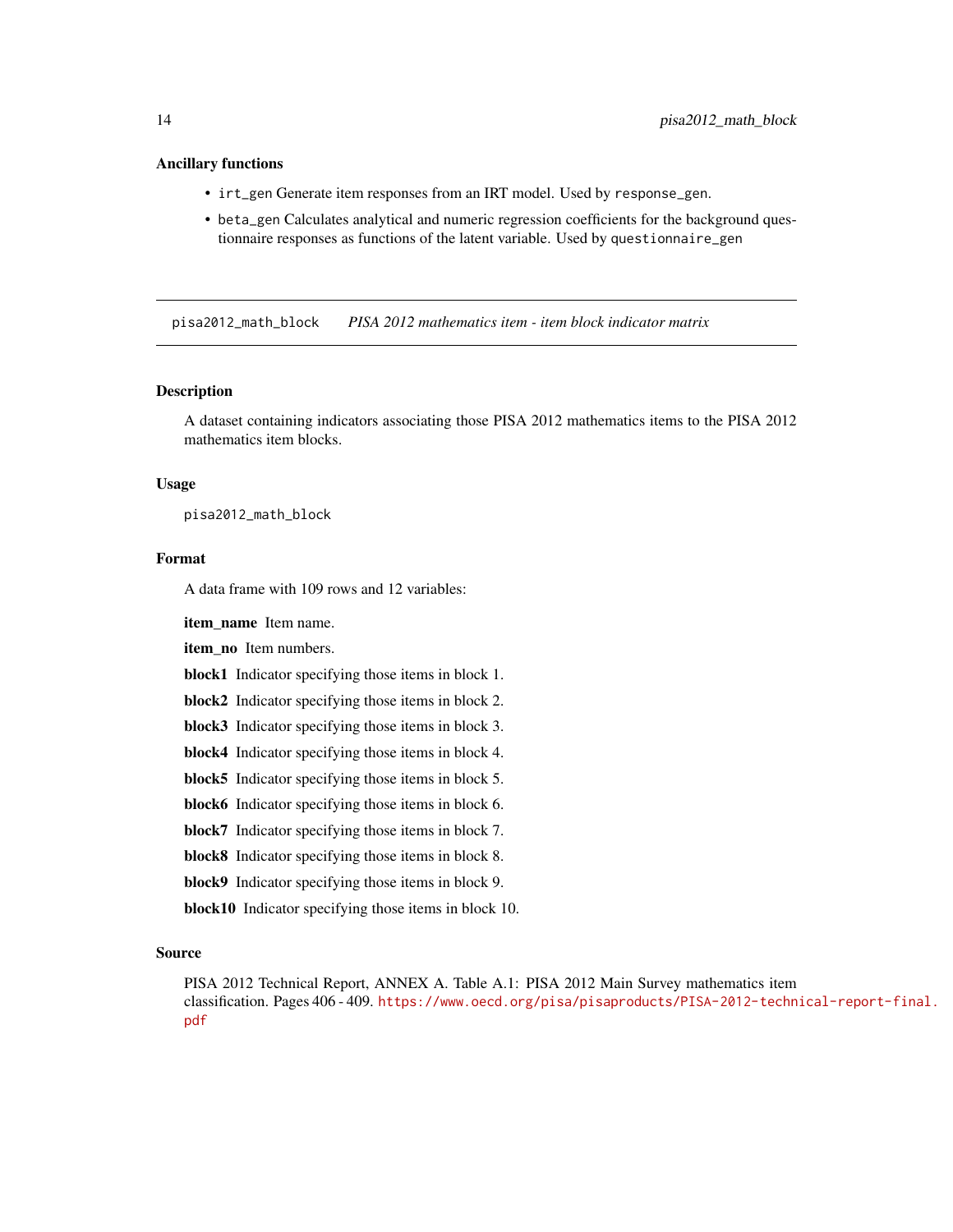<span id="page-14-0"></span>pisa2012\_math\_booklet *PISA 2012 mathematics item block - test booklet indicator matrix*

#### **Description**

A dataset containing indicators associating those PISA 2012 mathematics item blocks to the PISA 2012 mathematics standard test booklet set.

#### Usage

pisa2012\_math\_booklet

#### Format

A data frame with 13 rows and 10 variables:

booklet Booklet name.

- b1 Indicator specifying those test booklets that use item block 1.
- b2 Indicator specifying those test booklets that use item block 2.
- b3 Indicator specifying those test booklets that use item block 3.
- b4 Indicator specifying those test booklets that use item block 4.
- b5 Indicator specifying those test booklets that use item block 5.
- b6 Indicator specifying those test booklets that use item block 6.
- b7 Indicator specifying those test booklets that use item block 7.
- b8 Indicator specifying those test booklets that use item block 8.
- b9 Indicator specifying those test booklets that use item block 9.

#### Source

PISA 2012 Technical Report, Chapter 2: Test Design and Test Development. Figure 2.1: Cluster rotation design used to form standard test booklets for PISA 2012. Page 31. [https://www.oecd.](https://www.oecd.org/pisa/pisaproducts/PISA-2012-technical-report-final.pdf) [org/pisa/pisaproducts/PISA-2012-technical-report-final.pdf](https://www.oecd.org/pisa/pisaproducts/PISA-2012-technical-report-final.pdf)

pisa2012\_math\_item *Item parameter estimates for 2012 PISA mathematics assessment*

#### **Description**

A dataset containing the estimated item parameters for the PISA 2012 mathematics assessment.

#### Usage

pisa2012\_math\_item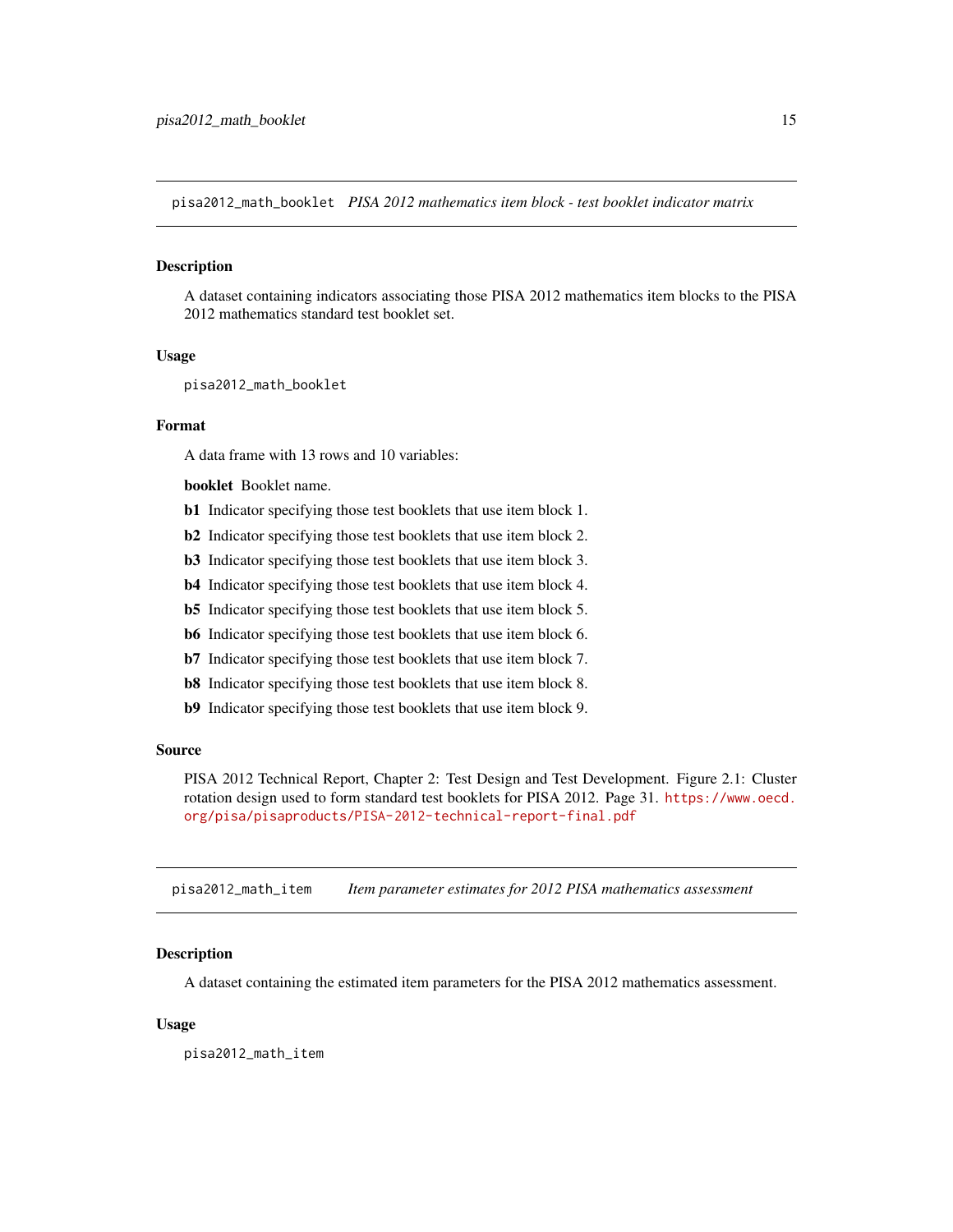# Format

A data frame with 109 rows and 5 variables:

item\_name Item name.

item Item number.

b b parameter estimate.

d1 d1 parameter estimate (for partial credit items).

d2 d2 parameter estimate (for partial credit items).

#### Source

PISA 2012 Technical Report, ANNEX A. Table A.1: PISA 2012 Main Survey mathematics item classification. Pages 406 - 409. [https://www.oecd.org/pisa/pisaproducts/PISA-2012-techn](https://www.oecd.org/pisa/pisaproducts/PISA-2012-technical-report-final.pdf)ical-report-final. [pdf](https://www.oecd.org/pisa/pisaproducts/PISA-2012-technical-report-final.pdf)

pisa2012\_q\_cormat *Correlation matrix from the PISA 2012 background questionnaire*

### Description

A correlation matrix for the selected background questionnaires and mathematics plausible value.

#### Usage

pisa2012\_q\_cormat

#### Format

An 19 by 19 matrix.

#### Details

A heterogenous correlation matrix, consisting of polyserial correlations between numeric and ordinal variables, and polychoric correlations between ordinal variables.

| Row/Col | <b>Name</b> | Label                               | <b>Type</b> |
|---------|-------------|-------------------------------------|-------------|
|         | ST93Q01     | Perseverance                        | Ordinal     |
| 2       | ST93Q03     | Perseverance                        | Ordinal     |
| 3       | ST93Q04     | Perseverance                        | Ordinal     |
| 4       | ST93Q06     | Perseverance                        | Ordinal     |
| 5       | ST93Q07     | Perseverance                        | Ordinal     |
| 6       | ST94Q05     | <b>Openness for Problem Solving</b> | Ordinal     |
|         | ST94Q06     | Openness for Problem Solving        | Ordinal     |
| 8       | ST94Q09     | <b>Openness for Problem Solving</b> | Ordinal     |
| 9       | ST94Q10     | <b>Openness for Problem Solving</b> | Ordinal     |
| 10      | ST94Q14     | <b>Openness for Problem Solving</b> | Ordinal     |
|         |             |                                     |             |

<span id="page-15-0"></span>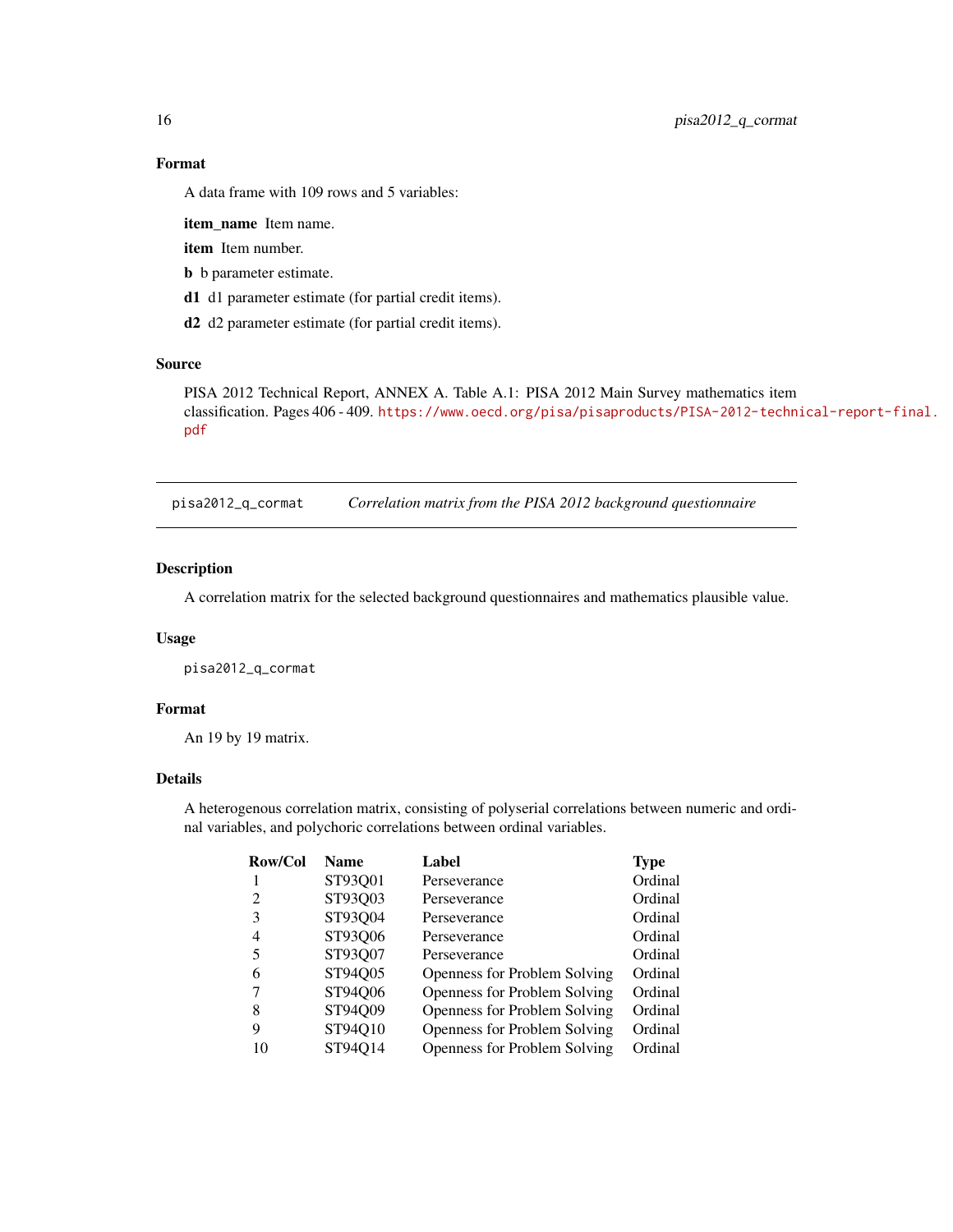<span id="page-16-0"></span>

| 11 | ST88Q01  | Attitude toward School        | Ordinal    |
|----|----------|-------------------------------|------------|
| 12 | ST88Q02  | Attitude toward School        | Ordinal    |
| 13 | ST88Q03  | Attitude toward School        | Ordinal    |
| 14 | ST88Q04  | Attitude toward School        | Ordinal    |
| 15 | ST89Q02  | Attitude toward School        | Ordinal    |
| 16 | ST89Q03  | Attitude toward School        | Ordinal    |
| 17 | ST89Q04  | Attitude toward School        | Ordinal    |
| 18 | ST89Q05  | Attitude toward School        | Ordinal    |
| 19 | 1PV1MATH | Mathematics Plausible Value 1 | Continuous |

#### Warning

These data are for illustration purposes only. Handling of missing data may not be suitable for valid inferences.

#### Source

Raw data can be found at [https://www.oecd.org/pisa/pisaproducts/pisa2012database-down](https://www.oecd.org/pisa/pisaproducts/pisa2012database-downloadabledata.htm)loadabledata. [htm](https://www.oecd.org/pisa/pisaproducts/pisa2012database-downloadabledata.htm) Codebook can be found at [https://www.oecd.org/pisa/pisaproducts/PISA12\\_stu\\_codeb](https://www.oecd.org/pisa/pisaproducts/PISA12_stu_codebook.pdf)ook. [pdf](https://www.oecd.org/pisa/pisaproducts/PISA12_stu_codebook.pdf)

pisa2012\_q\_marginal *Marginal proportions from the PISA 2012 background questionnaire*

#### Description

Marginal proportions from the PISA 2012 background questionnaire

#### Usage

pisa2012\_q\_marginal

#### Format

A list of 19 named numeric vectors.

#### Details

A list containing the marginal cumulative proportions for each response category from the PISA 2012 background questionnaire. Elements 1 - 18 are the marginal proportions for the selected items from the background questionnaire. Element 19 is the marginal proportion for the selected mathematics plausible value.

| Row/Col | <b>Name</b> | Label        | Length |
|---------|-------------|--------------|--------|
|         | ST93001     | Perseverance |        |
|         | ST93003     | Perseverance |        |
|         | ST93004     | Perseverance |        |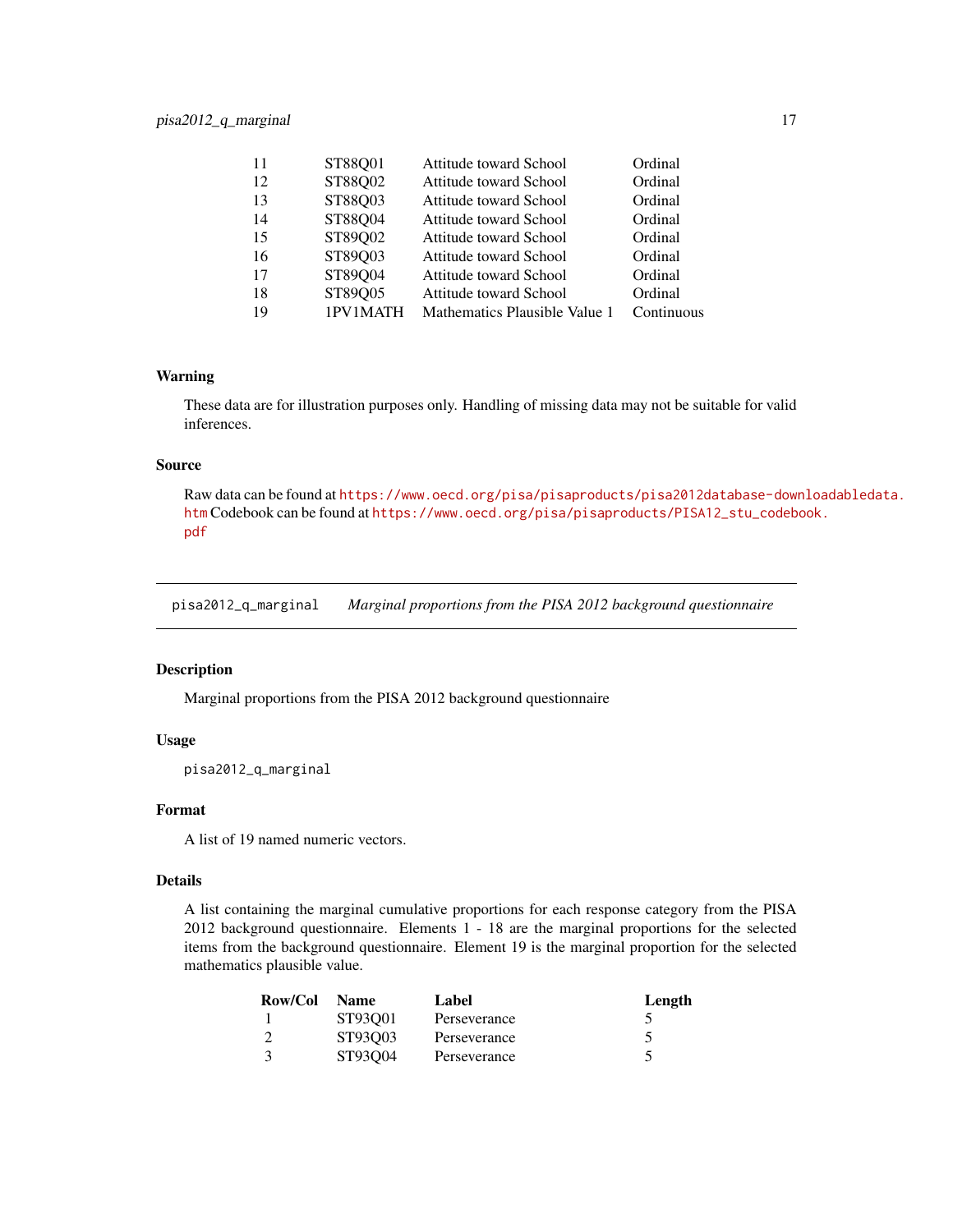<span id="page-17-0"></span>

| 4  | ST93Q06  | Perseverance                        | 5 |
|----|----------|-------------------------------------|---|
| 5  | ST93Q07  | Perseverance                        | 5 |
| 6  | ST94Q05  | <b>Openness for Problem Solving</b> | 5 |
| 7  | ST94Q06  | Openness for Problem Solving        | 5 |
| 8  | ST94Q09  | Openness for Problem Solving        | 5 |
| 9  | ST94Q10  | <b>Openness for Problem Solving</b> | 5 |
| 10 | ST94Q14  | <b>Openness for Problem Solving</b> | 5 |
| 11 | ST88Q01  | Attitude toward School              | 4 |
| 12 | ST88Q02  | Attitude toward School              | 4 |
| 13 | ST88Q03  | Attitude toward School              | 4 |
| 14 | ST88Q04  | Attitude toward School              | 4 |
| 15 | ST89Q02  | Attitude toward School              | 4 |
| 16 | ST89Q03  | Attitude toward School              | 4 |
| 17 | ST89Q04  | Attitude toward School              | 4 |
| 18 | ST89Q05  | Attitude toward School              | 4 |
| 19 | 1PV1MATH | Mathematics Plausible Value 1       |   |

#### Warning

These data are for illustration purposes only. Handling of missing data may not be suitable for valid inferences.

# Source

Raw data can be found at [https://www.oecd.org/pisa/pisaproducts/pisa2012database-down](https://www.oecd.org/pisa/pisaproducts/pisa2012database-downloadabledata.htm)loadabledata. [htm](https://www.oecd.org/pisa/pisaproducts/pisa2012database-downloadabledata.htm) Codebook can be found at [https://www.oecd.org/pisa/pisaproducts/PISA12\\_stu\\_codeb](https://www.oecd.org/pisa/pisaproducts/PISA12_stu_codebook.pdf)ook. [pdf](https://www.oecd.org/pisa/pisaproducts/PISA12_stu_codebook.pdf)

proportion\_gen *Generation of random cumulative proportions*

# Description

Creates a list of vectors, each containing the randomly generated cumulative proportions of a discrete variable.

#### Usage

proportion\_gen(cat\_options, n\_cat\_options)

| cat_options | vector of response types.                                                   |
|-------------|-----------------------------------------------------------------------------|
|             | n_cat_options vector of number of items of the corresponding response type. |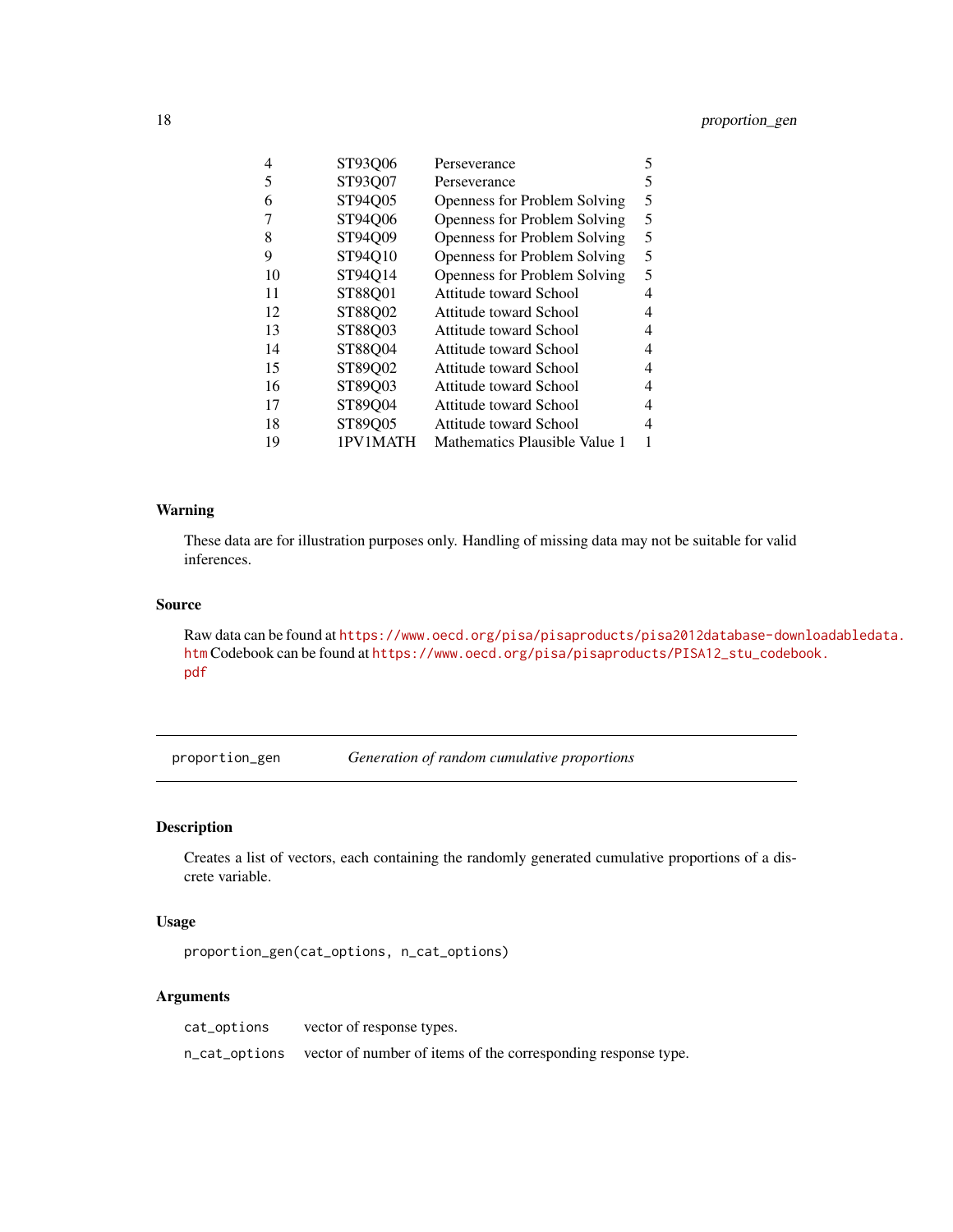# <span id="page-18-0"></span>pt\_bis\_conversion 19

#### Details

cat\_options and n\_cat\_options must be the same length. cat\_options = 1 is a continuous variable.

The result from proportion\_gen can be used directly with the cat\_prop argument of questionnaire\_gen.

#### Examples

```
proportion_gen(cat_options = c(1, 2, 3), n_cat_options = c(2, 2, 2))
proportion_gen(cat_options = c(1, 3), n_cat_options = c(4, 5))
```
pt\_bis\_conversion *Analytical point-biserial conversion*

# Description

Analytical point-biserial conversion

#### Usage

pt\_bis\_conversion(bis\_cor, pr\_group1)

### Arguments

| bis cor   | biserial correlations  |
|-----------|------------------------|
| pr_group1 | probability of group 1 |

questionnaire\_gen *Generation of ordinal and continuous variables*

### Description

Creates a data frame of discrete and continuous variables based on several arguments.

#### Usage

```
questionnaire_gen(
  n_obs,
  cat_prop = NULL,
  n_{vars} = NULL,
 n_X = NULL,
  n_W = NULL,
  cor_matrix = NULL,
  cov_matrix = NULL,c_mean = NULL,
```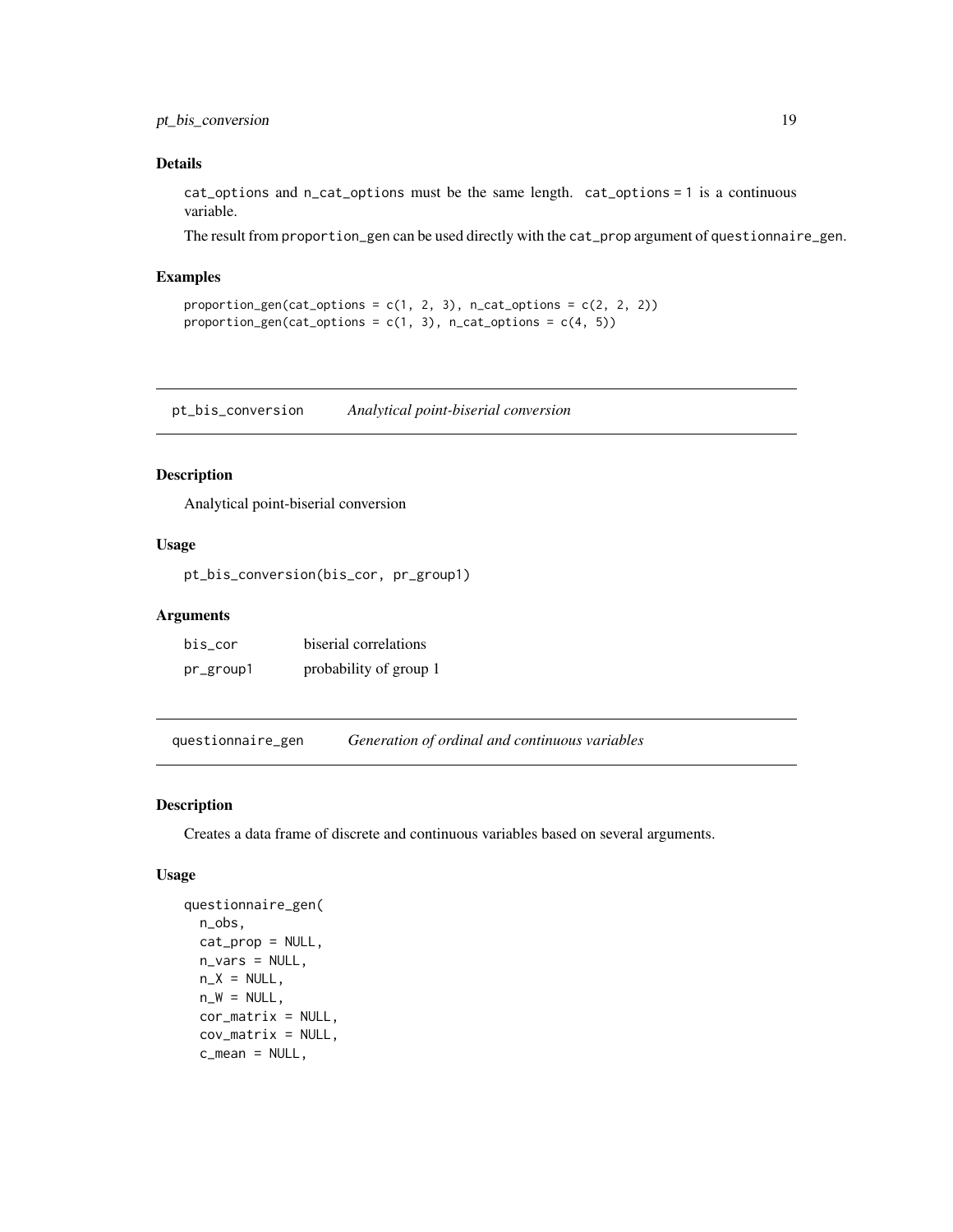```
c_s = NULL,theta = FALSE,family = NULL,full_output = FALSE,
  verbose = TRUE
)
```
#### Arguments

| $n_{obs}$   | number of observations to generate.                                                                                                                                                                                                                             |
|-------------|-----------------------------------------------------------------------------------------------------------------------------------------------------------------------------------------------------------------------------------------------------------------|
| cat_prop    | list of cumulative proportions for each item. If theta = TRUE, the first element<br>of cat_prop must be a scalar 1, which corresponds to the theta.                                                                                                             |
| $n_vars$    | total number of variables in the questionnaire, including the continuous and the<br>discrete covariates $(X$ and $W$ , respectively), as well as the latent trait $(Y$ , which<br>is equivalent to $\theta$ ).                                                  |
| $n_X$       | number of continuous background variables. If not provided, a random number<br>of continuous variables will be generated.                                                                                                                                       |
| $n_W$       | either a scalar corresponding to the number of categorical background variables<br>or a list of scalars representing the number of categories for each categorical<br>variable. If not provided, a random number of categorical variables will be<br>generated. |
| cor_matrix  | latent correlation matrix. The first row/column corresponds to the latent trait<br>$(Y)$ . The other rows/columns correspond to the continuous $(X \text{ or } Z)$ or the<br>discrete $(W)$ background variables, in the same order as cat_prop.                |
| cov_matrix  | latent covariance matrix, formatted as cor_matrix.                                                                                                                                                                                                              |
| $c$ _mean   | is a vector of population means for each continuous variable $(Y \text{ and } X)$ .                                                                                                                                                                             |
| $c$ _sd     | is a vector of population standard deviations for each continuous variable $(Y$<br>and $X$ ).                                                                                                                                                                   |
| theta       | if TRUE, the first continuous variable will be labeled 'theta'. Otherwise, it will<br>be labeled 'q1'.                                                                                                                                                          |
| family      | distribution of the background variables. Can be NULL (default) or 'gaussian'.                                                                                                                                                                                  |
| full_output | if TRUE, output will be a list containing the questionnaire data as well as several<br>objects that might be of interest for further analysis of the data.                                                                                                      |
| verbose     | if 'FALSE', output messages will be suppressed (useful for simulations). De-<br>faults to 'TRUE'                                                                                                                                                                |

#### Details

In essence, this function begins by checking the validity of the arguments provided and randomly generating those that are not. Then, it will call one of two internal functions, questionnaire\_gen\_polychoric or questionnaire\_gen\_family. The former corresponds to the exact functionality of questionnaire\_gen on lsasim 1.0.1, where the polychoric correlations are used to generate the background questionnaire data. If family != NULL, however, questionnaire\_gen\_family is called to generate data based on a joint probability distribution. Additionally, if full\_output == TRUE, the external function beta\_gen is called to generate the correlation coefficients based on the true covariance matrix. The latter argument also changes the class of the output of this function.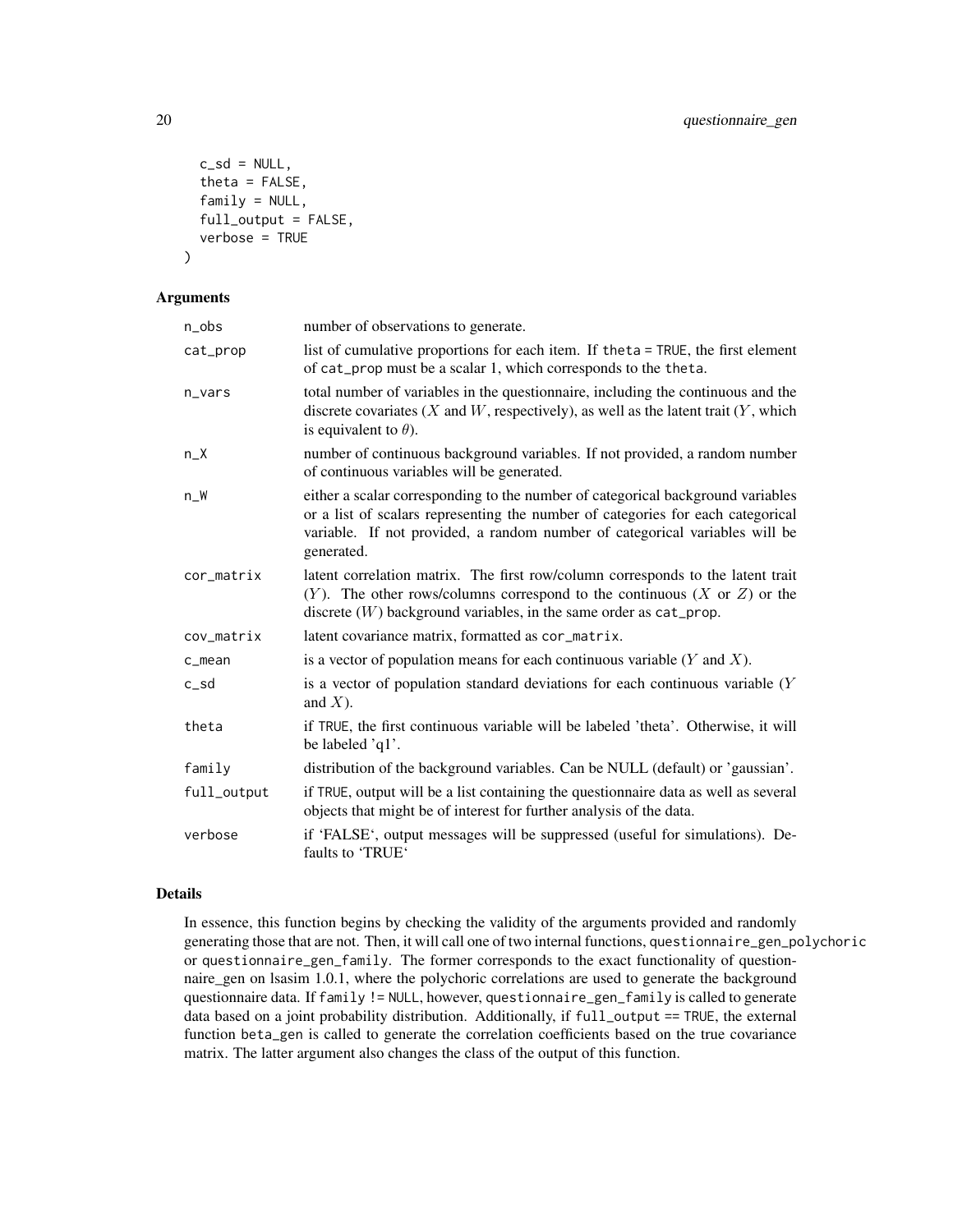#### questionnaire\_gen 21

What follows are some notes on the input parameters.

cat\_prop is a list where length(cat\_prop) is the number of items to be generated. Each element of the list is a vector containing the marginal cumulative proportions for each category, summing to 1. For continuous items, the associated element in the list should be 1.

cor\_matrix and cov\_matrix are the correlation and covariance matrices that are the same size as length(cat\_prop). The correlations related to the correlation between variables on the latent scale.

c\_mean and c\_sd are each vectors whose length is equal to the number of continuous variables as specified by cat\_prop. The default is to keep the continuous variables with mean zero and standard deviation of one.

theta is a logical indicator that determines if the first continuous item should be labeled *theta*. If theta == TRUE but there are no continuous variables generated, a random number of background variables will be generated.

If cat\_prop is a named list, those names will be used as variable names for the returned data. frame. Generic names will be provided to the variables if cat\_prop is not named.

As an alternative to providing cat\_prop, the user can call this function by specifying the total number of variables using n\_vars or the specific number of continuous and categorical variables through n\_X and n\_W. All three arguments should be provided as scalars; n\_W may also be provided as a list, where each element contains the number of categories for one background variable. Alternatively, n\_W may be provided as a one-element list, in which case it will be interpreted as all the categorical variables having the same number of categories.

If family  $==$  "gaussian", the questionnaire will be generated assuming that all the variables are jointly-distributed as a multivariate normal. The default behavior is  $f_{\text{amily}} = NULL$ , where the data is generated using the polychoric correlation matrix, with no distributional assumptions.

When data is generated using the Gaussian distribution, the matrices provided correspond to the relations between the latent variable  $\theta$ , the continuous covariates X and the continuous covariates—  $ZN(0, 1)$ —that will later be discretized into categorical covariates W. That is why there will be a difference between labels and lengths between cov\_matrix and vcov\_YXW. For more information, check the references cited later in this document.

### Value

By default, the function returns a data. frame object where the first column ("subject") is a  $1, \ldots, n$ ordered list of the  $n$  observations and the other columns correspond to the questionnaire answers. If theta = TRUE, the first column after "subject" will be the latent variable  $\theta$ ; in any case, the continuous variables always come before the categorical ones.

If full\_output = TRUE, the output will be a list containing the following objects:

| bg       | a data frame containing the background questionnaire answers (i.e., the same<br>object as described above). |
|----------|-------------------------------------------------------------------------------------------------------------|
| c_mean   | identical to the input argument of the same name. Read the Details section for<br>more information.         |
| c_sd     | identical to the input argument of the same name. Read the Details section for<br>more information.         |
| cat_prop | identical to the input argument of the same name. Read the Details section for<br>more information.         |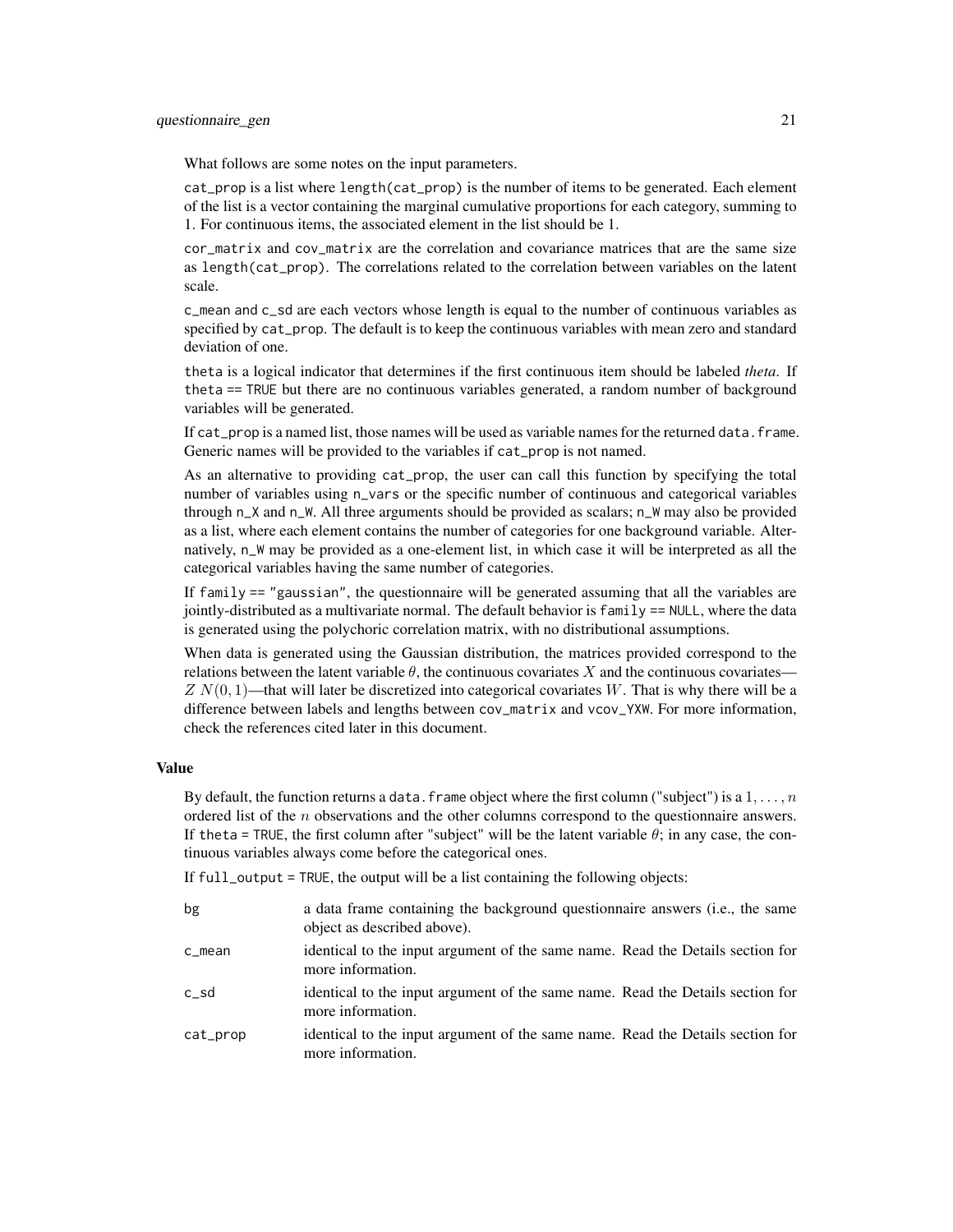| cat_prop_W_p      | a list containing the probabilities for each category of the categorical variables<br>(cat_prop_W contains the cumulative probabilities).                                                                                                                                                                                                                                                                                                                                              |
|-------------------|----------------------------------------------------------------------------------------------------------------------------------------------------------------------------------------------------------------------------------------------------------------------------------------------------------------------------------------------------------------------------------------------------------------------------------------------------------------------------------------|
| cor_matrix        | identical to the input argument of the same name. Read the Details section for<br>more information.                                                                                                                                                                                                                                                                                                                                                                                    |
| cov_matrix        | identical to the input argument of the same name. Read the Details section for<br>more information.                                                                                                                                                                                                                                                                                                                                                                                    |
| family            | identical to the input argument of the same name.                                                                                                                                                                                                                                                                                                                                                                                                                                      |
| n_obs             | identical to the input argument of the same name.                                                                                                                                                                                                                                                                                                                                                                                                                                      |
| n_tot             | named vector containing the number of total variables, the number of continuous<br>background variables (i.e., the total number of background variables except $\theta$ )<br>and the number of categorical variables.                                                                                                                                                                                                                                                                  |
| n_W               | vector containing the number of categorical variables.                                                                                                                                                                                                                                                                                                                                                                                                                                 |
| $n_X$             | vector containing the number of continuous variables (except $\theta$ ).                                                                                                                                                                                                                                                                                                                                                                                                               |
| sd_YXW            | vector with the standard deviations of all the variables                                                                                                                                                                                                                                                                                                                                                                                                                               |
| sd_YXZ            | vector containing the standard deviations of $\theta$ , the background continuous vari-<br>ables $(X)$ and the Normally-distributed variables $Z$ which will generate the<br>background categorical variables $(W)$ .                                                                                                                                                                                                                                                                  |
| theta             | identical to the input argument of the same name.                                                                                                                                                                                                                                                                                                                                                                                                                                      |
| var_W             | list containing the variances of the categorical variables.                                                                                                                                                                                                                                                                                                                                                                                                                            |
| var_YX            | list containing the variances of the continuous variables (including $\theta$ )                                                                                                                                                                                                                                                                                                                                                                                                        |
| linear_regression |                                                                                                                                                                                                                                                                                                                                                                                                                                                                                        |
|                   | This list is printed only If 'theta = TRUE', 'family = "gaussian"' and 'full_output<br>= TRUE'. It contains one vector named 'betas' and one tabled named 'cov_YXW'.<br>$\mathcal{C}$ and $\mathcal{C}$ are the second $\mathcal{C}$ and $\mathcal{C}$ and $\mathcal{C}$ and $\mathcal{C}$ and $\mathcal{C}$ and $\mathcal{C}$ and $\mathcal{C}$ and $\mathcal{C}$ and $\mathcal{C}$ and $\mathcal{C}$ and $\mathcal{C}$ and $\mathcal{C}$ and $\mathcal{C}$ and $\mathcal{C}$ and $\$ |

The former displays the true linear regression coefficients of  $theta$  on the background questionnaire answers; the latter contains the covariance matrix between all these variables.

#### Note

If family == NULL, the number of levels for each categorical variables will be determined by the number of categories observed in the generated data. This means it might be smaller than the number of categories determined by cat\_prop, which is more likely to happen with small values of n\_obs. If family == "gaussian", however, the number of levels for the categorical variables will always be equivalent to the number of possible categories, even if they are not observed in the data.

It is important to note that all arguments directly related to variable parameters (e.g. 'cat\_prop', 'cov\_matrix', 'cor\_matrix', 'c\_mean', 'c\_sd') have the following order: Y, X, W (missing variables are skipped). This must be kept in mind when using real-life data as input to 'questionnaire\_gen', as the input might need to be reordered to fit the expectations of the function.

#### References

Matta, T. H., Rutkowski, L., Rutkowski, D., & Liaw, Y. L. (2018). lsasim: an R package for simulating large-scale assessment data. Large-scale Assessments in Education, 6(1), 15.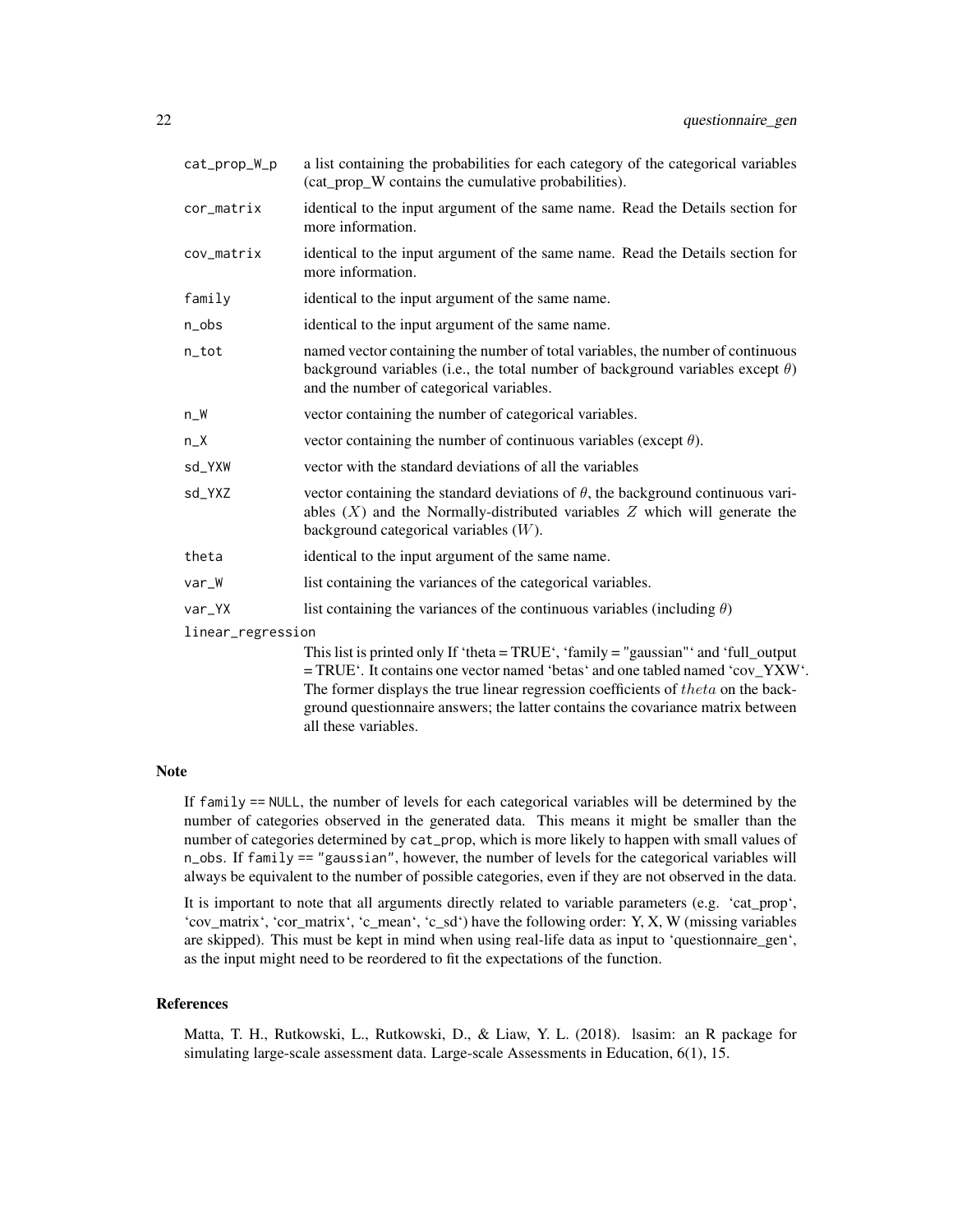#### <span id="page-22-0"></span>See Also

beta\_gen

#### Examples

```
# Using polychoric correlations
props \le list(c(1), c(.25, .6, 1)) # one continuous, one with 3 categories
questionnaire_gen(n_obs = 10, cat_prop = props,
                  cor_matrix = matrix(c(1, .6, .6, 1), nrow = 2),c_mean = 2, c_s = 1.5, theta = TRUE# Using the multinomial distribution
# two categorical variables W: one has 2 categories, the other has 3
props <- list(1, c(.25, 1), c(.2, .8, 1))
yw_cov <- matrix(c(1, .5, .5, .5, 1, .8, .5, .8, 1), nrow = 3)
questionnaire_gen(n_obs = 10, cat_prop = props, cov_matrix = yw_cov,
                  family = "gaussian")
# Not providing covariance matrix
questionnaire_gen(n_obs = 10,
                  cat\_prop = list(c(.25, 1), c(.6, 1), c(.2, 1)),family = "gaussian")
```
questionnaire\_gen\_family

```
Generation of ordinal and continuous variables
```
# Description

Creates a data frame of discrete and continuous variables based on a latent correlation matrix and marginal proportions.

#### Usage

```
questionnaire_gen_family(
 n_obs,
 cat_prop,
 cov_matrix,
 family = "gaussian",
  theta = FALSE,mean_yx = NULL,n_cats
)
```

| n_obs    | number of observations to generate.           |
|----------|-----------------------------------------------|
| cat_prop | list of cumulative proportions for each item. |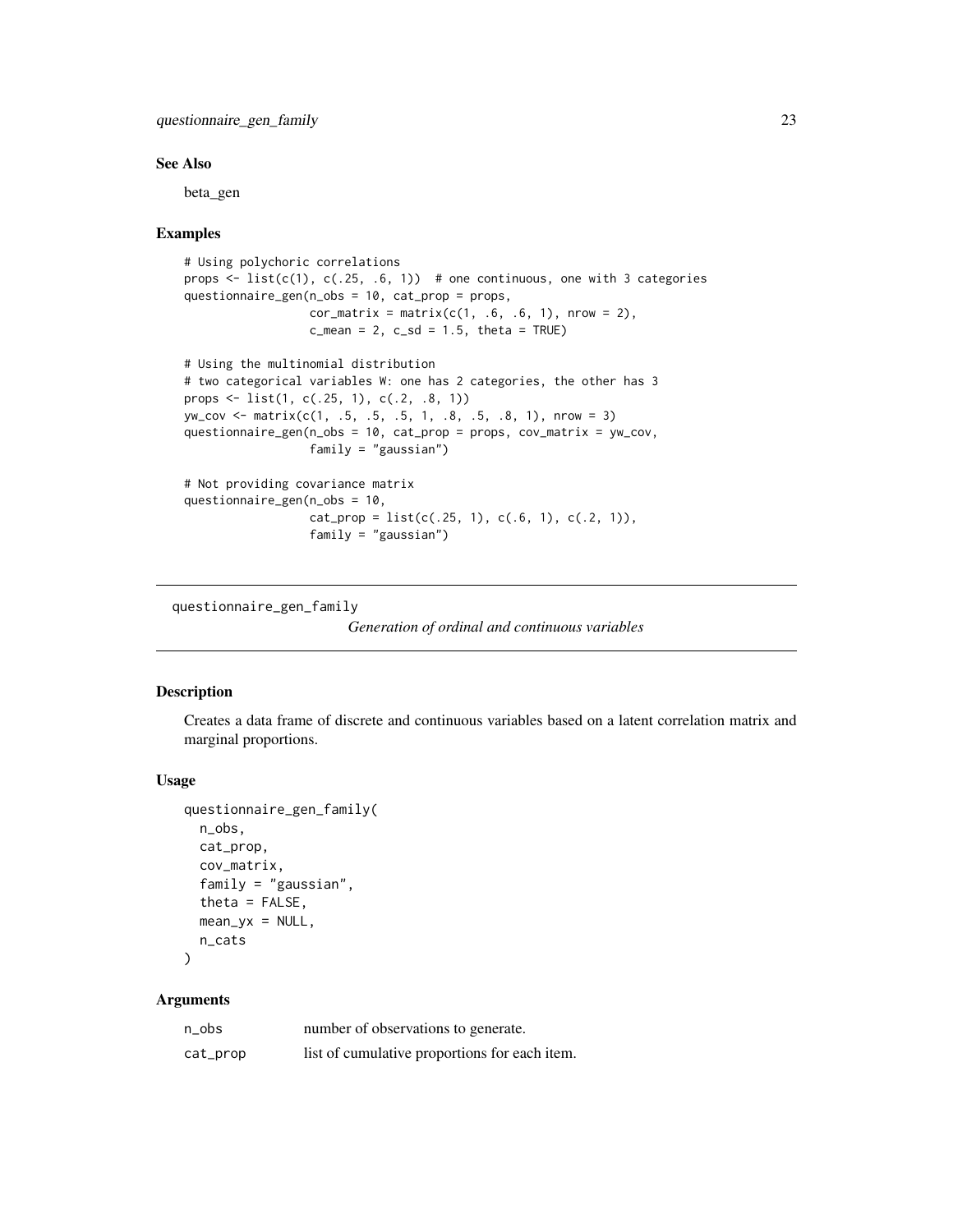<span id="page-23-0"></span>

| cov_matrix | covariance matrix. between the latent trait $(Y)$ and the background variables $(X)$<br>and $Z$ ).                        |
|------------|---------------------------------------------------------------------------------------------------------------------------|
| family     | distribution of the background variables. Can be NULL or 'gaussian'.                                                      |
| theta      | if TRUE will label the first continuous variable 'theta'.                                                                 |
| mean_yx    | vector with the means of the latent trait $(Y)$ and the continuous background<br>variables with flexible variance $(X)$ . |
| n_cats     | vector with number of categories for each W.                                                                              |

questionnaire\_gen\_polychoric

*Generation of ordinal and continuous variables*

# Description

Creates a data frame of discrete and continuous variables based on a latent correlation matrix and marginal proportions.

#### Usage

```
questionnaire_gen_polychoric(n_obs, cat_prop, cor_matrix, c_mean, c_sd, theta)
```
# Arguments

| n_obs      | number of observations to generate.                                         |
|------------|-----------------------------------------------------------------------------|
| cat_prop   | list of cumulative proportions for each item.                               |
| cor_matrix | latent correlation matrix.                                                  |
| c_mean     | is a vector of population means for each continuous variable.               |
| c_sd       | is a vector of population standard deviations for each continuous variable. |
| theta      | if TRUE will label the first continuous variable 'theta'.                   |
|            |                                                                             |

response\_gen *Generation of item response data using a rotated block design*

# Description

Creates a data frame of discrete item responses based on.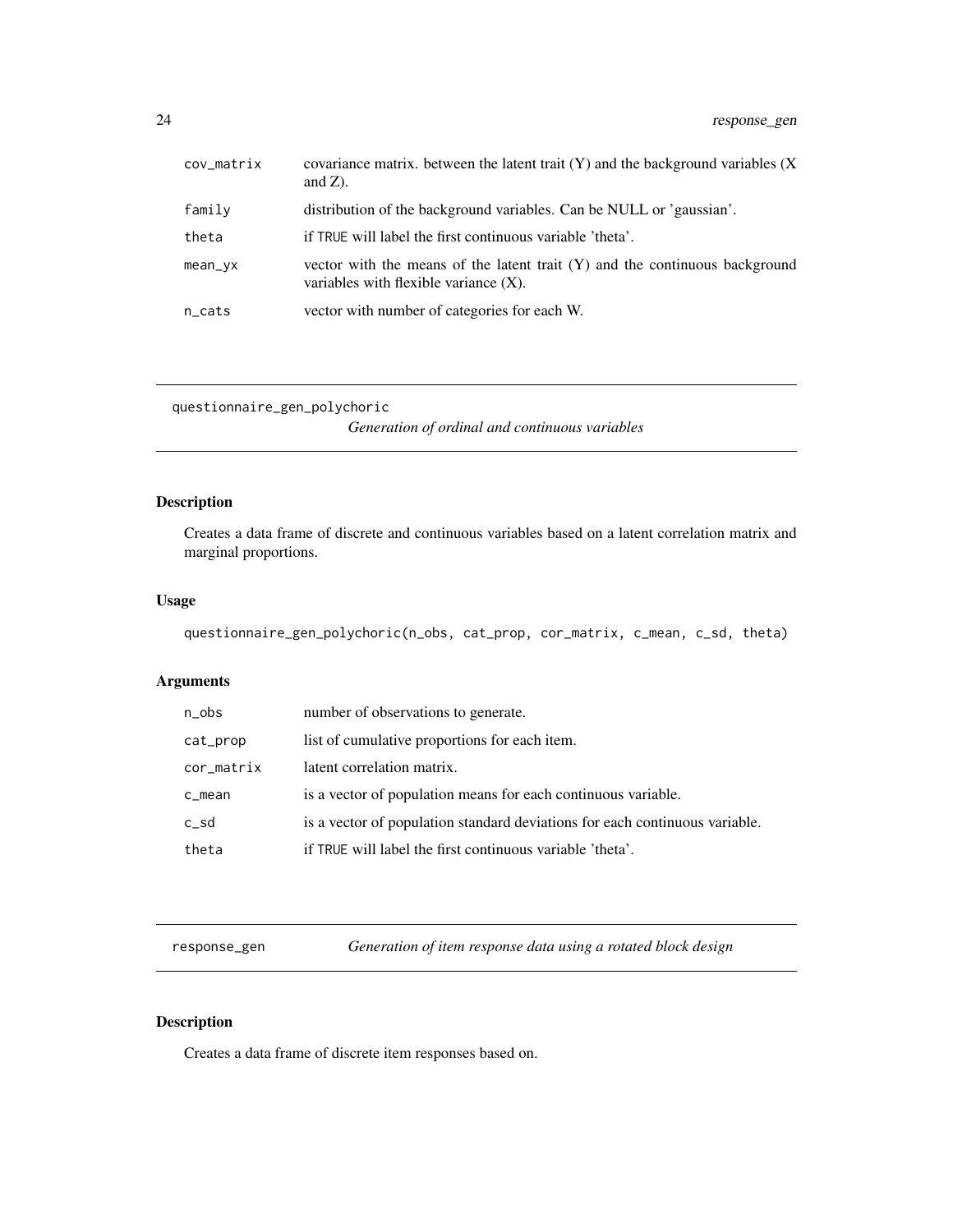# response\_gen 25

#### Usage

```
response_gen(
  subject,
  item,
  theta,
  a_par = NULL,
  b_par,
  c_par = NULL,
  d<sub>par</sub> = NULL,
  item_no = NULL,
  ogive = "Logistic"
)
```
#### Arguments

| subject  | integer vector of test taker IDs.                                   |
|----------|---------------------------------------------------------------------|
| item     | integer vector of item IDs.                                         |
| theta    | numeric vector of latent test taker abilities.                      |
| a_par    | numeric vector of item a parameters for each item.                  |
| b_par    | numeric vector of item b parameters for each item.                  |
| $c$ _par | numeric vector of item c parameters for each item.                  |
| d_par    | list of numeric vectors of item threshold parameters for each item. |
| item_no  | vector of item numbers the correspond the item parameters           |
| ogive    | can be "Normal" or "Logistic".                                      |

### Details

subject and item must be equal lengths.

Generalized partial credit models (!is.null(d\_par)) uses threshold parameterization.

### Examples

```
set.seed(1234)
s_id <- c(1, 1, 1, 1, 1, 1, 1, 2, 2, 2, 2, 2, 2, 2, 3, 3, 3, 3, 3, 3, 3, 4, 4,
          4, 4, 4, 4, 4, 5, 5, 5, 5, 5, 5, 5, 6, 6, 6, 6, 6, 6, 7, 7, 7, 7, 7,
          7, 7, 8, 8, 8, 8, 8, 8, 9, 9, 9, 9, 9, 9, 9, 10, 10, 10, 10, 10, 10,
          10, 11, 11, 11, 11, 11, 11, 12,12, 12, 12, 12, 12, 12, 13, 13, 13, 13,
          13, 13, 14, 14, 14, 14, 14, 14, 15, 15, 15, 15, 15, 15, 16,16, 16, 16,
          16, 16, 17, 17, 17, 17, 17, 17, 17, 18, 18, 18, 18, 18, 18, 18, 19, 19,
          19, 19, 19, 19,19, 20, 20, 20, 20, 20, 20, 20)
i_id<- c(1, 4, 7, 10, 3, 6, 9, 1, 4, 7, 10, 2, 5, 8, 1, 4, 7, 10, 3, 6, 9, 1, 4,
         7, 10, 3, 6, 9, 1, 4, 7, 10, 3, 6, 9, 2, 5, 8, 3, 6, 9, 1, 4, 7, 10, 2,
         5, 8, 2, 5, 8, 3, 6, 9, 1, 4, 7, 10, 2, 5, 8, 1, 4, 7, 10, 3, 6, 9, 2,
         5, 8, 3, 6, 9, 1, 4, 7, 10, 3, 6, 9, 2, 5, 8, 3, 6, 9, 2, 5, 8, 3, 6, 9,
         2, 5, 8, 3, 6, 9, 2, 5, 8, 3, 6, 9, 1, 4, 7, 10, 2, 5, 8, 1, 4, 7, 10,
         2, 5, 8, 1, 4, 7, 10, 2, 5, 8, 1, 4, 7, 10, 3, 6, 9)
bb <- c(-1.72, -1.85, 0.98, 0.07, 1.00, 0.13, -0.43, -0.29, 0.86, 1.26)
```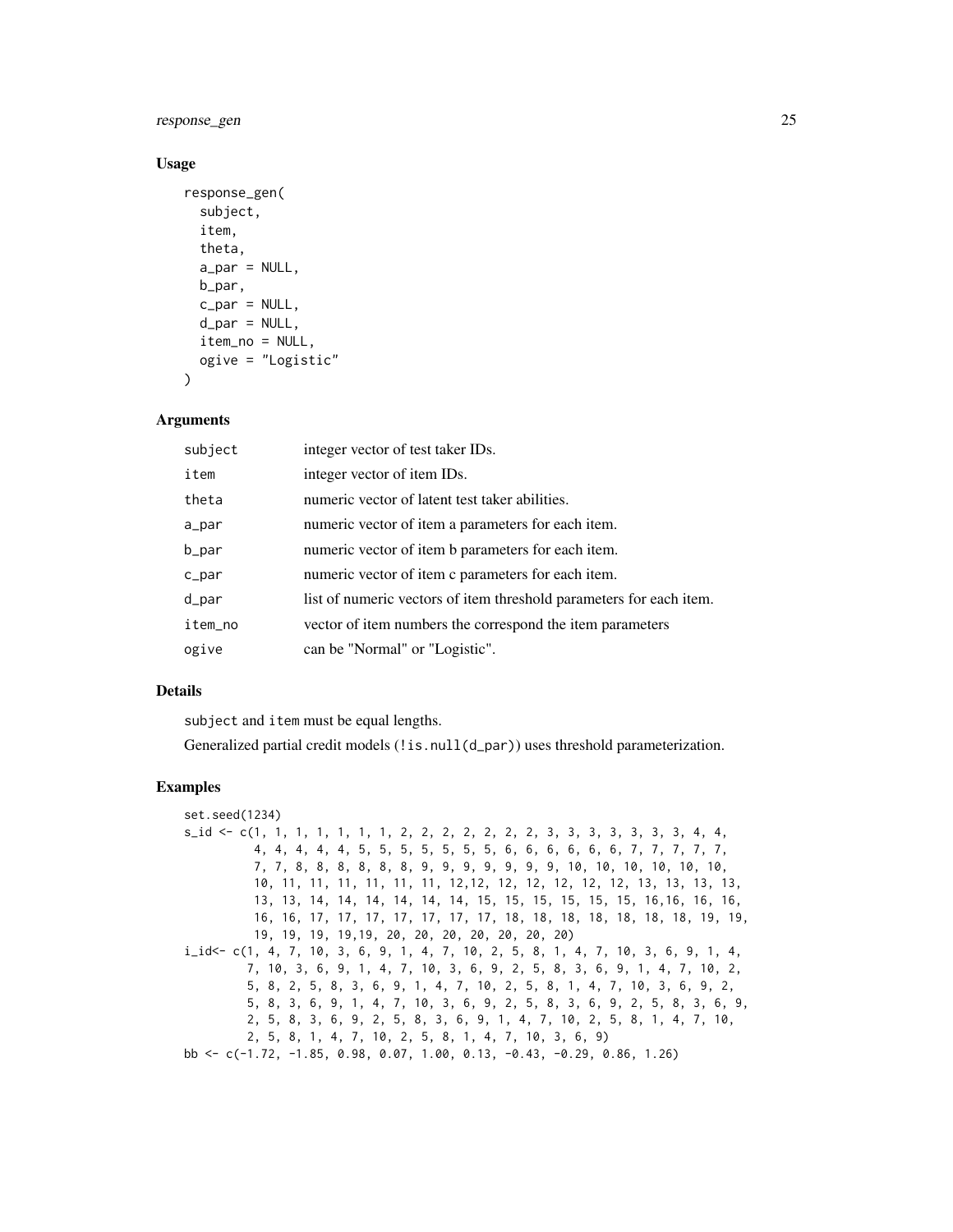```
aa <- c(1.28, 0.78, 0.98, 1.21, 0.83, 1.01, 0.92, 0.76, 0.88, 1.11)
cc < -\text{rep}(0, 10)dd <- list(c(0, 0, -0.13, 0, -0.19, 0, 0, 0, 0, 0),
            c(0, 0, 0.13, 0, 0.19, 0, 0, 0, 0, 0))
response_gen(subject = s_id, item = i_id, theta = rnorm(20, 0, 1),
              b<sub>-par</sub> = bb, a<sub>-par</sub> = aa, c<sub>-par</sub> = cc, d<sub>-par</sub> = dd)
```
run\_condition\_checks *Wrapper-function for check\_condition*

# Description

Wrapper-function for check\_condition

# Usage

```
run_condition_checks(
  n_cats,
  n_vars,
  n_X,
  n_W,
  theta,
  cat_prop,
  cor_matrix,
  cov_matrix,
  c_mean,
  c_sd
\mathcal{L}
```

| $n$ <sub>cats</sub> | vector with number of categories for each categorical variable (W)          |
|---------------------|-----------------------------------------------------------------------------|
| n_vars              | number of variables $(Y, X, Z)$ and W)                                      |
| $n_X$               | number of continuous background variables $(X)$                             |
| $n_W$               | number of categorical variables (W)                                         |
| theta               | is there a latent variable $(Y)$ ?                                          |
| cat_prop            | list of vectors with the cumulative proportions of the background variables |
| cor_matrix          | correlation matrix of YXW                                                   |
| cov_matrix          | covariance matrix of YXW                                                    |
| c_mean              | vector of means of all variables (YXW)                                      |
| $c$ _sd             | vector of standard deviations of all variables (YXW)                        |

<span id="page-25-0"></span>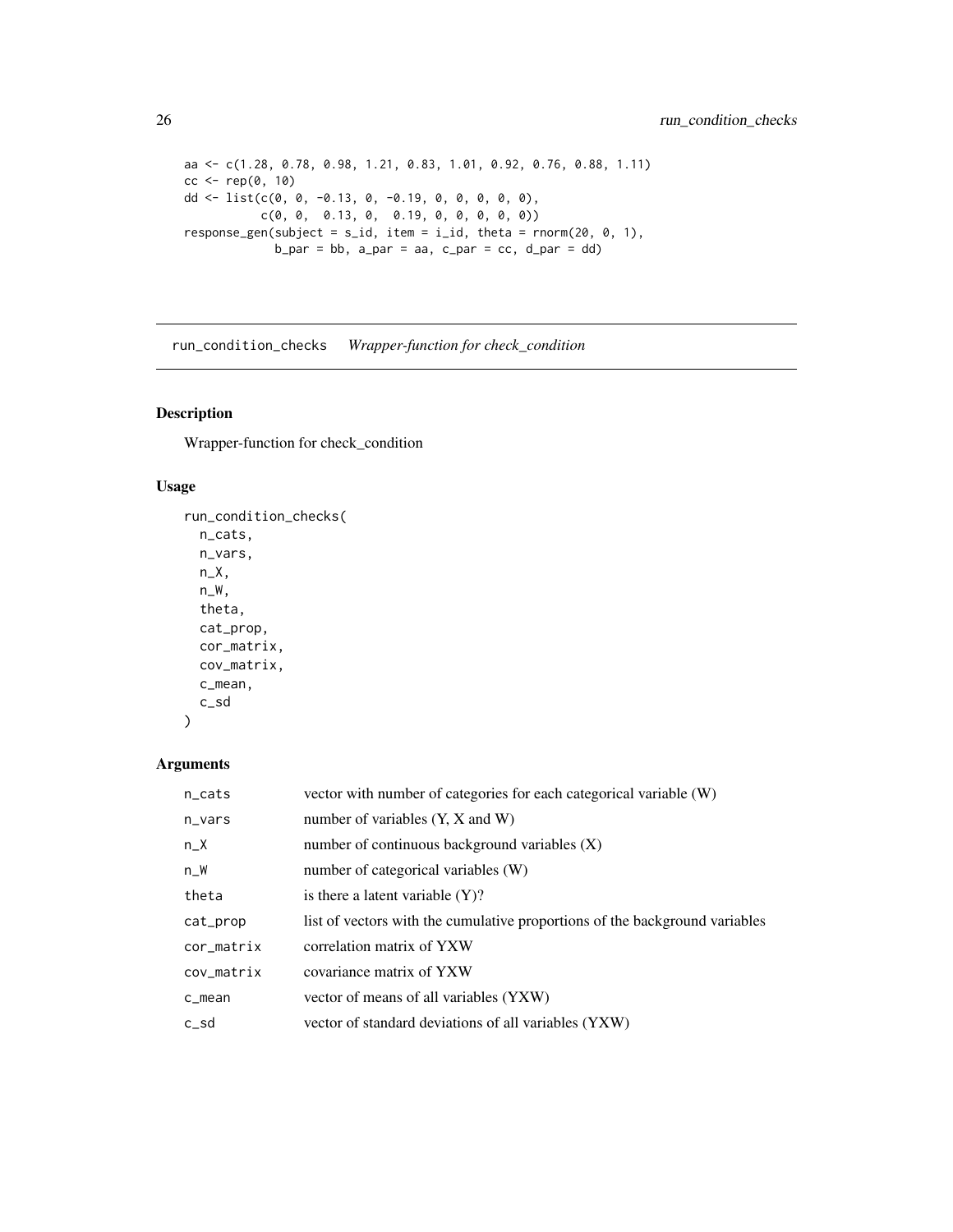<span id="page-26-0"></span>split\_cat\_prop *Split variables in cat\_prop*

# Description

Split variables in cat\_prop

# Usage

split\_cat\_prop(cat\_prop, keepYX = FALSE)

| cat_prop | list corresponding to cat_prop from questionnaire_gen                           |
|----------|---------------------------------------------------------------------------------|
| keepYX   | if TRUE, output will be a list separating cat_prop_YX and cat_prop_W. IF FALSE, |
|          | it will be a list with these objects combined (just like cat_prop)              |